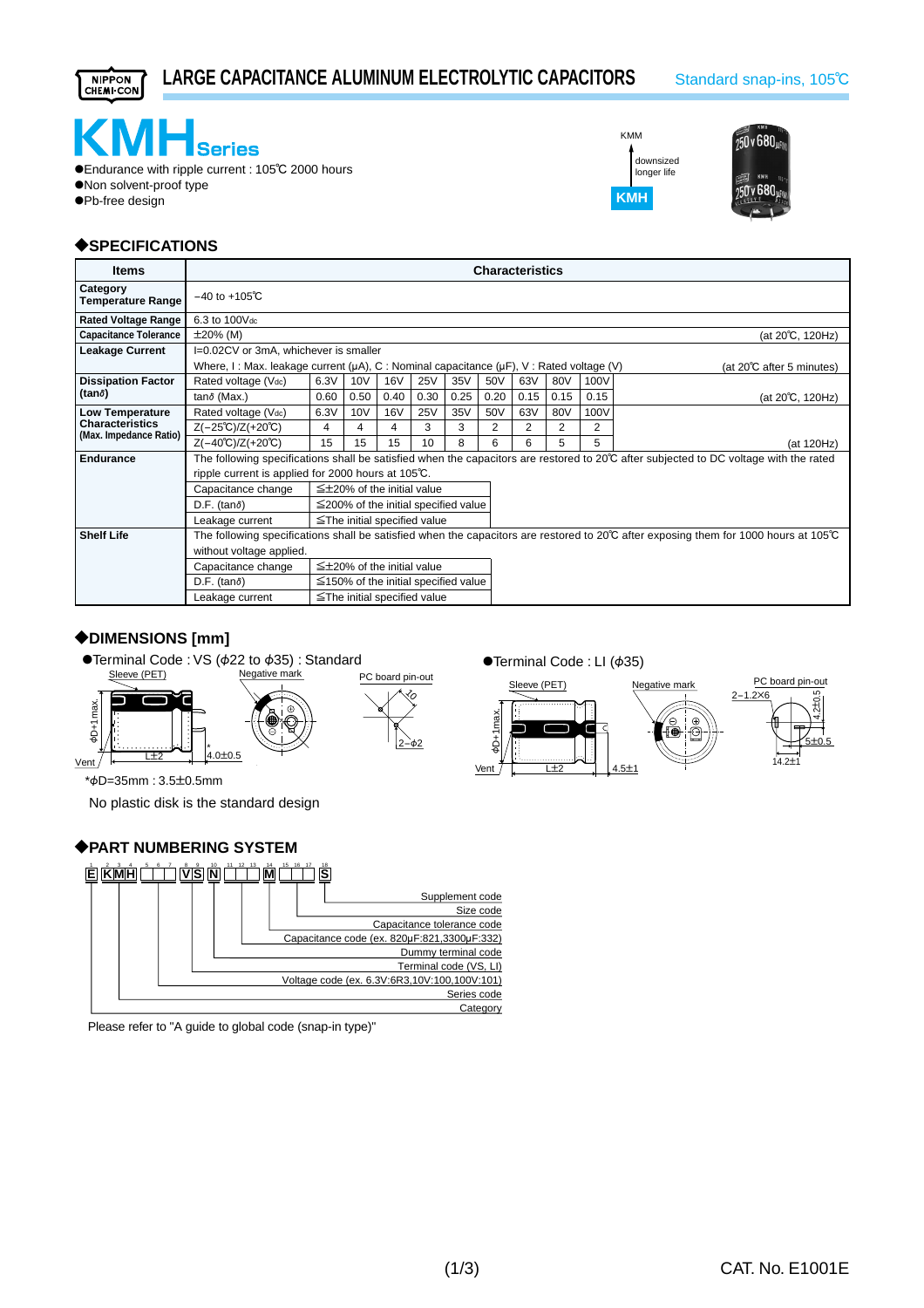



## ?**STANDARD RATINGS**

| 1.54<br>$22 \times 25$<br>0.60<br>EKMH6R3VSN123MP25S<br>27000<br>$35 \times 30$<br>3.45<br>EKMH160VSN273MA30S<br>12000<br>0.40<br>$22 \times 25$<br>1.72<br>15000<br>0.60<br>EKMH6R3VSN153MP25S<br>33000<br>$30 \times 45$<br>0.40<br>4.30<br>EKMH160VSN333MR45S<br>$22 \times 30$<br>1.95<br>4.26<br>18000<br>0.60<br>EKMH6R3VSN183MP30S<br>33000<br>$35 \times 35$<br>0.40<br>EKMH160VSN333MA35S<br>16<br>$25.4\times25$<br>0.60<br>1.96<br>$30 \times 50$<br>4.81<br>18000<br>EKMH6R3VSN183MQ25S<br>39000<br>0.40<br>EKMH160VSN393MR50S<br>22000<br>$22 \times 35$<br>2.23<br>4.79<br>0.60<br>EKMH6R3VSN223MP35S<br>39000<br>$35 \times 40$<br>0.40<br>EKMH160VSN393MA40S<br>22000<br>$25.4 \times 30$<br>0.60<br>2.25<br>47000<br>$35 \times 45$<br>0.40<br>5.43<br>EKMH6R3VSN223MQ30S<br>EKMH160VSN473MA45S<br>22000<br>2.28<br>$30 \times 25$<br>0.60<br>4700<br>$22 \times 25$<br>0.30<br>1.50<br>EKMH6R3VSN223MR25S<br>EKMH250VSN472MP25S<br>27000<br>$22 \times 40$<br>$22 \times 25$<br>0.60<br>2.54<br>EKMH6R3VSN273MP40S<br>0.30<br>1.63<br>EKMH250VSN562MP25S<br>5600<br>27000<br>$25.4 \times 35$<br>0.60<br>2.57<br>EKMH6R3VSN273MQ35S<br>6800<br>$22 \times 30$<br>0.30<br>1.86<br>EKMH250VSN682MP30S<br>$30 \times 25$<br>27000<br>0.60<br>2.52<br>EKMH6R3VSN273MR25S<br>6800<br>$25.4\times25$<br>0.30<br>1.87<br>EKMH250VSN682MQ25S<br>33000<br>$22 \times 45$<br>0.60<br>2.88<br>EKMH6R3VSN333MP45S<br>8200<br>$22 \times 35$<br>0.30<br>2.11<br>EKMH250VSN822MP35S<br>$25.4\times40$<br>2.93<br>33000<br>0.60<br>8200<br>$25.4 \times 30$<br>0.30<br>2.12<br>EKMH250VSN822MQ30S<br>EKMH6R3VSN333MQ40S<br>33000<br>$30 \times 30$<br>2.89<br>$30 \times 25$<br>2.15<br>6.3<br>0.60<br>EKMH6R3VSN333MR30S<br>8200<br>0.30<br>EKMH250VSN822MR25S<br>33000<br>$35 \times 25$<br>$22 \times 40$<br>0.60<br>2.93<br>EKMH6R3VSN333MA25S<br>10000<br>0.30<br>2.39<br>EKMH250VSN103MP40S<br>39000<br>2.42<br>$25.4\times40$<br>0.60<br>3.18<br>EKMH6R3VSN393MQ40S<br>10000<br>$25.4\times35$<br>0.30<br>EKMH250VSN103MQ35S<br>2.37<br>39000<br>$30 \times 35$<br>0.60<br>3.26<br>EKMH6R3VSN393MR35S<br>10000<br>$30 \times 25$<br>0.30<br>EKMH250VSN103MR25S<br>39000<br>$35 \times 30$<br>0.60<br>3.40<br>EKMH6R3VSN393MA30S<br>12000<br>$22 \times 45$<br>0.30<br>2.69<br>EKMH250VSN123MP45S<br>3.69<br>$25.4\times40$<br>2.74<br>47000<br>$25.4\times50$<br>0.60<br>12000<br>0.30<br>EKMH6R3VSN473MQ50S<br>EKMH250VSN123MQ40S<br>25<br>2.70<br>47000<br>$30 \times 40$<br>0.60<br>3.69<br>12000<br>$30 \times 30$<br>0.30<br>EKMH6R3VSN473MR40S<br>EKMH250VSN123MR30S<br>2.74<br>47000<br>$35 \times 30$<br>0.60<br>3.73<br>12000<br>$35 \times 25$<br>0.30<br>EKMH6R3VSN473MA30S<br>EKMH250VSN123MA25S<br>3.15<br>56000<br>$30 \times 45$<br>0.60<br>4.16<br>15000<br>$25.4 \times 45$<br>0.30<br>EKMH6R3VSN563MR45S<br>EKMH250VSN153MQ45S<br>56000<br>$35 \times 35$<br>0.60<br>4.12<br>15000<br>$30 \times 35$<br>0.30<br>3.13<br>EKMH6R3VSN563MA35S<br>EKMH250VSN153MR35S<br>4.71<br>3.27<br>68000<br>$30 \times 50$<br>0.60<br>15000<br>$35 \times 30$<br>0.30<br>EKMH6R3VSN683MR50S<br>EKMH250VSN153MA30S<br>4.69<br>3.54<br>68000<br>$35 \times 40$<br>0.60<br>EKMH6R3VSN683MA40S<br>18000<br>$25.4\times50$<br>0.30<br>EKMH250VSN183MQ50S<br>5.32<br>3.54<br>82000<br>$35 \times 45$<br>0.60<br>18000<br>$30 \times 40$<br>0.30<br>EKMH6R3VSN823MA45S<br>EKMH250VSN183MR40S<br>1.55<br>3.58<br>10000<br>$22 \times 25$<br>0.50<br>EKMH100VSN103MP25S<br>18000<br>$35 \times 30$<br>0.30<br>EKMH250VSN183MA30S<br>$\frac{1.77}{1.77}$<br>4.04<br>12000<br>$22 \times 30$<br>0.50<br>22000<br>$30 \times 45$<br>0.30<br>EKMH100VSN123MP30S<br>EKMH250VSN223MR45S<br>15000<br>$22 \times 30$<br>0.50<br>1.97<br>EKMH100VSN153MP30S<br>22000<br>$35 \times 35$<br>0.30<br>3.64<br>EKMH250VSN223MA35S<br>15000<br>$25.4\times25$<br>0.50<br>1.96<br>EKMH100VSN153MQ25S<br>27000<br>$35 \times 45$<br>0.30<br>4.73<br>EKMH250VSN273MA45S<br>18000<br>$22 \times 35$<br>0.50<br>2.21<br>EKMH100VSN183MP35S<br>33000<br>$35 \times 50$<br>0.30<br>5.39<br>EKMH250VSN333MA50S<br>2.23<br>18000<br>$25.4 \times 30$<br>0.50<br>EKMH100VSN183MQ30S<br>3300<br>$22\times25$<br>0.25<br>1.40<br>EKMH350VSN332MP25S<br>0.25<br>1.57<br>22000<br>$22 \times 40$<br>0.50<br>2.51<br>EKMH100VSN223MP40S<br>3900<br>$22 \times 30$<br>EKMH350VSN392MP30S<br>22000<br>2.54<br>$22 \times 30$<br>0.25<br>1.72<br>$25.4 \times 35$<br>0.50<br>EKMH100VSN223MQ35S<br>4700<br>EKMH350VSN472MP30S<br>$25.4 \times 25$<br>1.80<br>22000<br>$30 \times 25$<br>0.50<br>2.40<br>EKMH100VSN223MR25S<br>4700<br>0.25<br>EKMH350VSN472MQ25S<br>27000<br>$22 \times 50$<br>2.93<br>5600<br>$22 \times 35$<br>0.25<br>1.95<br>0.50<br>EKMH100VSN273MP50S<br>EKMH350VSN562MP35S<br>1.96<br>27000<br>$25.4 \times 40$<br>0.50<br>2.90<br>EKMH100VSN273MQ40S<br>5600<br>$25.4 \times 30$<br>0.25<br>EKMH350VSN562MQ30S<br>27000<br>2.87<br>1.99<br>$30 \times 30$<br>0.50<br>EKMH100VSN273MR30S<br>5600<br>$30 \times 25$<br>0.25<br>EKMH350VSN562MR25S<br>10<br>27000<br>2.73<br>2.20<br>$35 \times 25$<br>0.50<br>EKMH100VSN273MA25S<br>6800<br>$22 \times 40$<br>0.25<br>EKMH350VSN682MP40S<br>2.23<br>33000<br>$25.4 \times 45$<br>0.50<br>3.30<br>6800<br>$25.4 \times 35$<br>0.25<br>EKMH100VSN333MQ45S<br>EKMH350VSN682MQ35S<br>2.19<br>33000<br>$30 \times 35$<br>0.50<br>3.28<br>6800<br>$30 \times 25$<br>0.25<br>EKMH100VSN333MR35S<br>EKMH350VSN682MR25S<br>33000<br>$35 \times 30$<br>0.50<br>3.16<br>8200<br>$22\times50$<br>0.25<br>2.55<br>EKMH100VSN333MA30S<br>EKMH350VSN822MP50S<br>39000<br>$25.4\times50$<br>0.50<br>3.68<br>EKMH100VSN393MQ50S<br>8200<br>$25.4\times40$<br>0.25<br>2.53<br>EKMH350VSN822MQ40S<br>35<br>3.69<br>0.25<br>2.75<br>39000<br>$30 \times 40$<br>0.50<br>8200<br>$30 \times 30$<br>EKMH100VSN393MR40S<br>EKMH350VSN822MR30S<br>3.43<br>2.75<br>39000<br>$35 \times 30$<br>0.50<br>8200<br>$35 \times 25$<br>0.25<br>EKMH100VSN393MA30S<br>EKMH350VSN822MA25S<br>0.25<br>2.87<br>47000<br>$30 \times 45$<br>0.50<br>4.17<br>10000<br>$25.4\times45$<br>EKMH100VSN473MR45S<br>EKMH350VSN103MQ45S<br>$35 \times 35$<br>47000<br>0.50<br>3.76<br>EKMH100VSN473MA35S<br>10000<br>0.25<br>2.90<br>EKMH350VSN103MR35S<br>$30 \times 35$<br>56000<br>$30\times50$<br>0.50<br>4.68<br>EKMH100VSN563MR50S<br>10000<br>$35 \times 30$<br>0.25<br>2.91<br>EKMH350VSN103MA30S<br>56000<br>$35 \times 40$<br>4.67<br>EKMH100VSN563MA40S<br>12000<br>$25.4 \times 50$<br>0.25<br>EKMH350VSN123MQ50S<br>0.50<br>3.24<br>68000<br>$35 \times 50$<br>EKMH100VSN683MA50S<br>$30 \times 40$<br>0.50<br>5.46<br>12000<br>0.25<br>3.23<br>EKMH350VSN123MR40S<br>$22 \times 25$<br>EKMH160VSN682MP25S<br>12000<br>$35 \times 30$<br>EKMH350VSN123MA30S<br>6800<br>0.40<br>1.57<br>0.25<br>2.99<br>10000<br>EKMH160VSN103MP30S<br>$30 \times 45$<br>$22 \times 30$<br>0.40<br>1.97<br>15000<br>0.25<br>3.72<br>EKMH350VSN153MR45S<br>10000<br>$25.4\times25$<br>EKMH160VSN103MQ25S<br>$35 \times 35$<br>EKMH350VSN153MA35S<br>0.40<br>1.97<br>15000<br>0.25<br>3.67<br>12000<br>$22 \times 35$<br>2.22<br>EKMH160VSN123MP35S<br>18000<br>$35 \times 40$<br>0.25<br>4.37<br>EKMH350VSN183MA40S<br>0.40<br>12000<br>$25.4 \times 30$<br>2.24<br>EKMH160VSN123MQ30S<br>22000<br>$35 \times 50$<br>EKMH350VSN223MA50S<br>0.40<br>0.25<br>4.92<br>12000<br>$30 \times 25$<br>2.45<br>EKMH160VSN123MR25S<br>$22 \times 25$<br>0.20<br>EKMH500VSN182MP25S<br>0.40<br>1800<br>1.33<br>15000<br>$22 \times 40$<br>2.55<br>EKMH160VSN153MP40S<br>2700<br>$22 \times 30$<br>EKMH500VSN272MP30S<br>0.40<br>0.20<br>1.69<br>15000<br>$25.4 \times 35$<br>2.58<br>EKMH160VSN153MQ35S<br>$25.4\times25$<br>0.20<br>EKMH500VSN272MQ25S<br>0.40<br>2700<br>1.70<br>15000<br>$30 \times 25$<br>2.52<br>$22 \times 35$<br>1.93<br>EKMH500VSN332MP35S<br>0.40<br>EKMH160VSN153MR25S<br>3300<br>0.20<br>16<br>18000<br>$22 \times 45$<br>$25.4 \times 30$<br>0.40<br>2.87<br>EKMH160VSN183MP45S<br>3300<br>0.20<br>1.85<br>EKMH500VSN332MQ30S<br>$25.4\times40$<br>EKMH160VSN183MQ40S<br>$22 \times 40$<br>2.16<br>EKMH500VSN392MP40S<br>18000<br>0.40<br>2.92<br>3900<br>0.20<br>$30 \times 30$<br>50<br>$25.4 \times 35$<br>EKMH500VSN392MQ35S<br>18000<br>0.40<br>2.88<br>EKMH160VSN183MR30S<br>3900<br>0.20<br>2.18<br>18000<br>$35 \times 25$<br>0.40<br>2.92<br>EKMH160VSN183MA25S<br>3900<br>$30 \times 25$<br>0.20<br>1.95<br>EKMH500VSN392MR25S<br>$25.4\times 45$<br>3.32<br>4700<br>$22 \times 45$<br>2.43<br>22000<br>0.40<br>EKMH160VSN223MQ45S<br>0.20<br>EKMH500VSN472MP45S<br>22000<br>$30 \times 35$<br>3.29<br>EKMH160VSN223MR35S<br>$25.4 \times 35$<br>2.39<br>EKMH500VSN472MQ35S<br>0.40<br>4700<br>0.20<br>22000<br>$35 \times 25$<br>3.23<br>EKMH160VSN223MA25S<br>4700<br>$30 \times 30$<br>2.25<br>EKMH500VSN472MR30S<br>0.40<br>0.20<br>$25.4 \times 50$<br>3.78<br>4700<br>$35 \times 25$<br>2.48<br>27000<br>0.40<br>EKMH160VSN273MQ50S<br>0.20<br>EKMH500VSN472MA25S | WV<br>(Vdc) | Cap<br>$(\mu F)$ | Case size<br>¢DXL(mm) | tanô | Rated ripple<br>current<br>(Arms/<br>105°C,120Hz) | Part No. | WV<br>(Vdc) | Cap<br>$(\mu F)$ | Case size<br>¢DXL(mm) | tanô | Rated ripple<br>current<br>(Arms/<br>105°C,120Hz) | Part No. |
|-----------------------------------------------------------------------------------------------------------------------------------------------------------------------------------------------------------------------------------------------------------------------------------------------------------------------------------------------------------------------------------------------------------------------------------------------------------------------------------------------------------------------------------------------------------------------------------------------------------------------------------------------------------------------------------------------------------------------------------------------------------------------------------------------------------------------------------------------------------------------------------------------------------------------------------------------------------------------------------------------------------------------------------------------------------------------------------------------------------------------------------------------------------------------------------------------------------------------------------------------------------------------------------------------------------------------------------------------------------------------------------------------------------------------------------------------------------------------------------------------------------------------------------------------------------------------------------------------------------------------------------------------------------------------------------------------------------------------------------------------------------------------------------------------------------------------------------------------------------------------------------------------------------------------------------------------------------------------------------------------------------------------------------------------------------------------------------------------------------------------------------------------------------------------------------------------------------------------------------------------------------------------------------------------------------------------------------------------------------------------------------------------------------------------------------------------------------------------------------------------------------------------------------------------------------------------------------------------------------------------------------------------------------------------------------------------------------------------------------------------------------------------------------------------------------------------------------------------------------------------------------------------------------------------------------------------------------------------------------------------------------------------------------------------------------------------------------------------------------------------------------------------------------------------------------------------------------------------------------------------------------------------------------------------------------------------------------------------------------------------------------------------------------------------------------------------------------------------------------------------------------------------------------------------------------------------------------------------------------------------------------------------------------------------------------------------------------------------------------------------------------------------------------------------------------------------------------------------------------------------------------------------------------------------------------------------------------------------------------------------------------------------------------------------------------------------------------------------------------------------------------------------------------------------------------------------------------------------------------------------------------------------------------------------------------------------------------------------------------------------------------------------------------------------------------------------------------------------------------------------------------------------------------------------------------------------------------------------------------------------------------------------------------------------------------------------------------------------------------------------------------------------------------------------------------------------------------------------------------------------------------------------------------------------------------------------------------------------------------------------------------------------------------------------------------------------------------------------------------------------------------------------------------------------------------------------------------------------------------------------------------------------------------------------------------------------------------------------------------------------------------------------------------------------------------------------------------------------------------------------------------------------------------------------------------------------------------------------------------------------------------------------------------------------------------------------------------------------------------------------------------------------------------------------------------------------------------------------------------------------------------------------------------------------------------------------------------------------------------------------------------------------------------------------------------------------------------------------------------------------------------------------------------------------------------------------------------------------------------------------------------------------------------------------------------------------------------------------------------------------------------------------------------------------------------------------------------------------------------------------------------------------------------------------------------------------------------------------------------------------------------------------------------------------------------------------------------------------------------------------------------------------------------------------------------------------------------------------------------------------------------------------------------------------------------------------------------------------------------------------------------------------------------------------------------------------------------------------------------------------------------------------------------------------------------------------------------------------------------------------------------------------------------------------------------------------------------------------------------------------------------------------------------------------------------------------------------------------------------------------------------------------------------------------------------------------------------------------------------------------------------------------------------------------------------------------------------------------------------------------------------------------------------------------------------------------------------------------------------------------------------------------------------------------------------------------------------------------------------------------------------------------------------------------------------------------------------------------------------------------------------------------------------------------------------------------------------------------------------------------------------------------------------------------------------------------------------------------------------------------------------------------------------------------------------------------------------------------------------------------------------------------------------------------------------------------------------------------------------------------------------------------------------------------------------------------------------------------------------------------------------------------------------------------------------------------------------------------------------------------------------------------------------------------------------------------------------------------------------------|-------------|------------------|-----------------------|------|---------------------------------------------------|----------|-------------|------------------|-----------------------|------|---------------------------------------------------|----------|
|                                                                                                                                                                                                                                                                                                                                                                                                                                                                                                                                                                                                                                                                                                                                                                                                                                                                                                                                                                                                                                                                                                                                                                                                                                                                                                                                                                                                                                                                                                                                                                                                                                                                                                                                                                                                                                                                                                                                                                                                                                                                                                                                                                                                                                                                                                                                                                                                                                                                                                                                                                                                                                                                                                                                                                                                                                                                                                                                                                                                                                                                                                                                                                                                                                                                                                                                                                                                                                                                                                                                                                                                                                                                                                                                                                                                                                                                                                                                                                                                                                                                                                                                                                                                                                                                                                                                                                                                                                                                                                                                                                                                                                                                                                                                                                                                                                                                                                                                                                                                                                                                                                                                                                                                                                                                                                                                                                                                                                                                                                                                                                                                                                                                                                                                                                                                                                                                                                                                                                                                                                                                                                                                                                                                                                                                                                                                                                                                                                                                                                                                                                                                                                                                                                                                                                                                                                                                                                                                                                                                                                                                                                                                                                                                                                                                                                                                                                                                                                                                                                                                                                                                                                                                                                                                                                                                                                                                                                                                                                                                                                                                                                                                                                                                                                                                                                                                                                                                                                                                                                                                                                                                                                                                                                                                                                                                                                                                                                                                                                                         |             |                  |                       |      |                                                   |          |             |                  |                       |      |                                                   |          |
|                                                                                                                                                                                                                                                                                                                                                                                                                                                                                                                                                                                                                                                                                                                                                                                                                                                                                                                                                                                                                                                                                                                                                                                                                                                                                                                                                                                                                                                                                                                                                                                                                                                                                                                                                                                                                                                                                                                                                                                                                                                                                                                                                                                                                                                                                                                                                                                                                                                                                                                                                                                                                                                                                                                                                                                                                                                                                                                                                                                                                                                                                                                                                                                                                                                                                                                                                                                                                                                                                                                                                                                                                                                                                                                                                                                                                                                                                                                                                                                                                                                                                                                                                                                                                                                                                                                                                                                                                                                                                                                                                                                                                                                                                                                                                                                                                                                                                                                                                                                                                                                                                                                                                                                                                                                                                                                                                                                                                                                                                                                                                                                                                                                                                                                                                                                                                                                                                                                                                                                                                                                                                                                                                                                                                                                                                                                                                                                                                                                                                                                                                                                                                                                                                                                                                                                                                                                                                                                                                                                                                                                                                                                                                                                                                                                                                                                                                                                                                                                                                                                                                                                                                                                                                                                                                                                                                                                                                                                                                                                                                                                                                                                                                                                                                                                                                                                                                                                                                                                                                                                                                                                                                                                                                                                                                                                                                                                                                                                                                                                         |             |                  |                       |      |                                                   |          |             |                  |                       |      |                                                   |          |
|                                                                                                                                                                                                                                                                                                                                                                                                                                                                                                                                                                                                                                                                                                                                                                                                                                                                                                                                                                                                                                                                                                                                                                                                                                                                                                                                                                                                                                                                                                                                                                                                                                                                                                                                                                                                                                                                                                                                                                                                                                                                                                                                                                                                                                                                                                                                                                                                                                                                                                                                                                                                                                                                                                                                                                                                                                                                                                                                                                                                                                                                                                                                                                                                                                                                                                                                                                                                                                                                                                                                                                                                                                                                                                                                                                                                                                                                                                                                                                                                                                                                                                                                                                                                                                                                                                                                                                                                                                                                                                                                                                                                                                                                                                                                                                                                                                                                                                                                                                                                                                                                                                                                                                                                                                                                                                                                                                                                                                                                                                                                                                                                                                                                                                                                                                                                                                                                                                                                                                                                                                                                                                                                                                                                                                                                                                                                                                                                                                                                                                                                                                                                                                                                                                                                                                                                                                                                                                                                                                                                                                                                                                                                                                                                                                                                                                                                                                                                                                                                                                                                                                                                                                                                                                                                                                                                                                                                                                                                                                                                                                                                                                                                                                                                                                                                                                                                                                                                                                                                                                                                                                                                                                                                                                                                                                                                                                                                                                                                                                                         |             |                  |                       |      |                                                   |          |             |                  |                       |      |                                                   |          |
|                                                                                                                                                                                                                                                                                                                                                                                                                                                                                                                                                                                                                                                                                                                                                                                                                                                                                                                                                                                                                                                                                                                                                                                                                                                                                                                                                                                                                                                                                                                                                                                                                                                                                                                                                                                                                                                                                                                                                                                                                                                                                                                                                                                                                                                                                                                                                                                                                                                                                                                                                                                                                                                                                                                                                                                                                                                                                                                                                                                                                                                                                                                                                                                                                                                                                                                                                                                                                                                                                                                                                                                                                                                                                                                                                                                                                                                                                                                                                                                                                                                                                                                                                                                                                                                                                                                                                                                                                                                                                                                                                                                                                                                                                                                                                                                                                                                                                                                                                                                                                                                                                                                                                                                                                                                                                                                                                                                                                                                                                                                                                                                                                                                                                                                                                                                                                                                                                                                                                                                                                                                                                                                                                                                                                                                                                                                                                                                                                                                                                                                                                                                                                                                                                                                                                                                                                                                                                                                                                                                                                                                                                                                                                                                                                                                                                                                                                                                                                                                                                                                                                                                                                                                                                                                                                                                                                                                                                                                                                                                                                                                                                                                                                                                                                                                                                                                                                                                                                                                                                                                                                                                                                                                                                                                                                                                                                                                                                                                                                                                         |             |                  |                       |      |                                                   |          |             |                  |                       |      |                                                   |          |
|                                                                                                                                                                                                                                                                                                                                                                                                                                                                                                                                                                                                                                                                                                                                                                                                                                                                                                                                                                                                                                                                                                                                                                                                                                                                                                                                                                                                                                                                                                                                                                                                                                                                                                                                                                                                                                                                                                                                                                                                                                                                                                                                                                                                                                                                                                                                                                                                                                                                                                                                                                                                                                                                                                                                                                                                                                                                                                                                                                                                                                                                                                                                                                                                                                                                                                                                                                                                                                                                                                                                                                                                                                                                                                                                                                                                                                                                                                                                                                                                                                                                                                                                                                                                                                                                                                                                                                                                                                                                                                                                                                                                                                                                                                                                                                                                                                                                                                                                                                                                                                                                                                                                                                                                                                                                                                                                                                                                                                                                                                                                                                                                                                                                                                                                                                                                                                                                                                                                                                                                                                                                                                                                                                                                                                                                                                                                                                                                                                                                                                                                                                                                                                                                                                                                                                                                                                                                                                                                                                                                                                                                                                                                                                                                                                                                                                                                                                                                                                                                                                                                                                                                                                                                                                                                                                                                                                                                                                                                                                                                                                                                                                                                                                                                                                                                                                                                                                                                                                                                                                                                                                                                                                                                                                                                                                                                                                                                                                                                                                                         |             |                  |                       |      |                                                   |          |             |                  |                       |      |                                                   |          |
|                                                                                                                                                                                                                                                                                                                                                                                                                                                                                                                                                                                                                                                                                                                                                                                                                                                                                                                                                                                                                                                                                                                                                                                                                                                                                                                                                                                                                                                                                                                                                                                                                                                                                                                                                                                                                                                                                                                                                                                                                                                                                                                                                                                                                                                                                                                                                                                                                                                                                                                                                                                                                                                                                                                                                                                                                                                                                                                                                                                                                                                                                                                                                                                                                                                                                                                                                                                                                                                                                                                                                                                                                                                                                                                                                                                                                                                                                                                                                                                                                                                                                                                                                                                                                                                                                                                                                                                                                                                                                                                                                                                                                                                                                                                                                                                                                                                                                                                                                                                                                                                                                                                                                                                                                                                                                                                                                                                                                                                                                                                                                                                                                                                                                                                                                                                                                                                                                                                                                                                                                                                                                                                                                                                                                                                                                                                                                                                                                                                                                                                                                                                                                                                                                                                                                                                                                                                                                                                                                                                                                                                                                                                                                                                                                                                                                                                                                                                                                                                                                                                                                                                                                                                                                                                                                                                                                                                                                                                                                                                                                                                                                                                                                                                                                                                                                                                                                                                                                                                                                                                                                                                                                                                                                                                                                                                                                                                                                                                                                                                         |             |                  |                       |      |                                                   |          |             |                  |                       |      |                                                   |          |
|                                                                                                                                                                                                                                                                                                                                                                                                                                                                                                                                                                                                                                                                                                                                                                                                                                                                                                                                                                                                                                                                                                                                                                                                                                                                                                                                                                                                                                                                                                                                                                                                                                                                                                                                                                                                                                                                                                                                                                                                                                                                                                                                                                                                                                                                                                                                                                                                                                                                                                                                                                                                                                                                                                                                                                                                                                                                                                                                                                                                                                                                                                                                                                                                                                                                                                                                                                                                                                                                                                                                                                                                                                                                                                                                                                                                                                                                                                                                                                                                                                                                                                                                                                                                                                                                                                                                                                                                                                                                                                                                                                                                                                                                                                                                                                                                                                                                                                                                                                                                                                                                                                                                                                                                                                                                                                                                                                                                                                                                                                                                                                                                                                                                                                                                                                                                                                                                                                                                                                                                                                                                                                                                                                                                                                                                                                                                                                                                                                                                                                                                                                                                                                                                                                                                                                                                                                                                                                                                                                                                                                                                                                                                                                                                                                                                                                                                                                                                                                                                                                                                                                                                                                                                                                                                                                                                                                                                                                                                                                                                                                                                                                                                                                                                                                                                                                                                                                                                                                                                                                                                                                                                                                                                                                                                                                                                                                                                                                                                                                                         |             |                  |                       |      |                                                   |          |             |                  |                       |      |                                                   |          |
|                                                                                                                                                                                                                                                                                                                                                                                                                                                                                                                                                                                                                                                                                                                                                                                                                                                                                                                                                                                                                                                                                                                                                                                                                                                                                                                                                                                                                                                                                                                                                                                                                                                                                                                                                                                                                                                                                                                                                                                                                                                                                                                                                                                                                                                                                                                                                                                                                                                                                                                                                                                                                                                                                                                                                                                                                                                                                                                                                                                                                                                                                                                                                                                                                                                                                                                                                                                                                                                                                                                                                                                                                                                                                                                                                                                                                                                                                                                                                                                                                                                                                                                                                                                                                                                                                                                                                                                                                                                                                                                                                                                                                                                                                                                                                                                                                                                                                                                                                                                                                                                                                                                                                                                                                                                                                                                                                                                                                                                                                                                                                                                                                                                                                                                                                                                                                                                                                                                                                                                                                                                                                                                                                                                                                                                                                                                                                                                                                                                                                                                                                                                                                                                                                                                                                                                                                                                                                                                                                                                                                                                                                                                                                                                                                                                                                                                                                                                                                                                                                                                                                                                                                                                                                                                                                                                                                                                                                                                                                                                                                                                                                                                                                                                                                                                                                                                                                                                                                                                                                                                                                                                                                                                                                                                                                                                                                                                                                                                                                                                         |             |                  |                       |      |                                                   |          |             |                  |                       |      |                                                   |          |
|                                                                                                                                                                                                                                                                                                                                                                                                                                                                                                                                                                                                                                                                                                                                                                                                                                                                                                                                                                                                                                                                                                                                                                                                                                                                                                                                                                                                                                                                                                                                                                                                                                                                                                                                                                                                                                                                                                                                                                                                                                                                                                                                                                                                                                                                                                                                                                                                                                                                                                                                                                                                                                                                                                                                                                                                                                                                                                                                                                                                                                                                                                                                                                                                                                                                                                                                                                                                                                                                                                                                                                                                                                                                                                                                                                                                                                                                                                                                                                                                                                                                                                                                                                                                                                                                                                                                                                                                                                                                                                                                                                                                                                                                                                                                                                                                                                                                                                                                                                                                                                                                                                                                                                                                                                                                                                                                                                                                                                                                                                                                                                                                                                                                                                                                                                                                                                                                                                                                                                                                                                                                                                                                                                                                                                                                                                                                                                                                                                                                                                                                                                                                                                                                                                                                                                                                                                                                                                                                                                                                                                                                                                                                                                                                                                                                                                                                                                                                                                                                                                                                                                                                                                                                                                                                                                                                                                                                                                                                                                                                                                                                                                                                                                                                                                                                                                                                                                                                                                                                                                                                                                                                                                                                                                                                                                                                                                                                                                                                                                                         |             |                  |                       |      |                                                   |          |             |                  |                       |      |                                                   |          |
|                                                                                                                                                                                                                                                                                                                                                                                                                                                                                                                                                                                                                                                                                                                                                                                                                                                                                                                                                                                                                                                                                                                                                                                                                                                                                                                                                                                                                                                                                                                                                                                                                                                                                                                                                                                                                                                                                                                                                                                                                                                                                                                                                                                                                                                                                                                                                                                                                                                                                                                                                                                                                                                                                                                                                                                                                                                                                                                                                                                                                                                                                                                                                                                                                                                                                                                                                                                                                                                                                                                                                                                                                                                                                                                                                                                                                                                                                                                                                                                                                                                                                                                                                                                                                                                                                                                                                                                                                                                                                                                                                                                                                                                                                                                                                                                                                                                                                                                                                                                                                                                                                                                                                                                                                                                                                                                                                                                                                                                                                                                                                                                                                                                                                                                                                                                                                                                                                                                                                                                                                                                                                                                                                                                                                                                                                                                                                                                                                                                                                                                                                                                                                                                                                                                                                                                                                                                                                                                                                                                                                                                                                                                                                                                                                                                                                                                                                                                                                                                                                                                                                                                                                                                                                                                                                                                                                                                                                                                                                                                                                                                                                                                                                                                                                                                                                                                                                                                                                                                                                                                                                                                                                                                                                                                                                                                                                                                                                                                                                                                         |             |                  |                       |      |                                                   |          |             |                  |                       |      |                                                   |          |
|                                                                                                                                                                                                                                                                                                                                                                                                                                                                                                                                                                                                                                                                                                                                                                                                                                                                                                                                                                                                                                                                                                                                                                                                                                                                                                                                                                                                                                                                                                                                                                                                                                                                                                                                                                                                                                                                                                                                                                                                                                                                                                                                                                                                                                                                                                                                                                                                                                                                                                                                                                                                                                                                                                                                                                                                                                                                                                                                                                                                                                                                                                                                                                                                                                                                                                                                                                                                                                                                                                                                                                                                                                                                                                                                                                                                                                                                                                                                                                                                                                                                                                                                                                                                                                                                                                                                                                                                                                                                                                                                                                                                                                                                                                                                                                                                                                                                                                                                                                                                                                                                                                                                                                                                                                                                                                                                                                                                                                                                                                                                                                                                                                                                                                                                                                                                                                                                                                                                                                                                                                                                                                                                                                                                                                                                                                                                                                                                                                                                                                                                                                                                                                                                                                                                                                                                                                                                                                                                                                                                                                                                                                                                                                                                                                                                                                                                                                                                                                                                                                                                                                                                                                                                                                                                                                                                                                                                                                                                                                                                                                                                                                                                                                                                                                                                                                                                                                                                                                                                                                                                                                                                                                                                                                                                                                                                                                                                                                                                                                                         |             |                  |                       |      |                                                   |          |             |                  |                       |      |                                                   |          |
|                                                                                                                                                                                                                                                                                                                                                                                                                                                                                                                                                                                                                                                                                                                                                                                                                                                                                                                                                                                                                                                                                                                                                                                                                                                                                                                                                                                                                                                                                                                                                                                                                                                                                                                                                                                                                                                                                                                                                                                                                                                                                                                                                                                                                                                                                                                                                                                                                                                                                                                                                                                                                                                                                                                                                                                                                                                                                                                                                                                                                                                                                                                                                                                                                                                                                                                                                                                                                                                                                                                                                                                                                                                                                                                                                                                                                                                                                                                                                                                                                                                                                                                                                                                                                                                                                                                                                                                                                                                                                                                                                                                                                                                                                                                                                                                                                                                                                                                                                                                                                                                                                                                                                                                                                                                                                                                                                                                                                                                                                                                                                                                                                                                                                                                                                                                                                                                                                                                                                                                                                                                                                                                                                                                                                                                                                                                                                                                                                                                                                                                                                                                                                                                                                                                                                                                                                                                                                                                                                                                                                                                                                                                                                                                                                                                                                                                                                                                                                                                                                                                                                                                                                                                                                                                                                                                                                                                                                                                                                                                                                                                                                                                                                                                                                                                                                                                                                                                                                                                                                                                                                                                                                                                                                                                                                                                                                                                                                                                                                                                         |             |                  |                       |      |                                                   |          |             |                  |                       |      |                                                   |          |
|                                                                                                                                                                                                                                                                                                                                                                                                                                                                                                                                                                                                                                                                                                                                                                                                                                                                                                                                                                                                                                                                                                                                                                                                                                                                                                                                                                                                                                                                                                                                                                                                                                                                                                                                                                                                                                                                                                                                                                                                                                                                                                                                                                                                                                                                                                                                                                                                                                                                                                                                                                                                                                                                                                                                                                                                                                                                                                                                                                                                                                                                                                                                                                                                                                                                                                                                                                                                                                                                                                                                                                                                                                                                                                                                                                                                                                                                                                                                                                                                                                                                                                                                                                                                                                                                                                                                                                                                                                                                                                                                                                                                                                                                                                                                                                                                                                                                                                                                                                                                                                                                                                                                                                                                                                                                                                                                                                                                                                                                                                                                                                                                                                                                                                                                                                                                                                                                                                                                                                                                                                                                                                                                                                                                                                                                                                                                                                                                                                                                                                                                                                                                                                                                                                                                                                                                                                                                                                                                                                                                                                                                                                                                                                                                                                                                                                                                                                                                                                                                                                                                                                                                                                                                                                                                                                                                                                                                                                                                                                                                                                                                                                                                                                                                                                                                                                                                                                                                                                                                                                                                                                                                                                                                                                                                                                                                                                                                                                                                                                                         |             |                  |                       |      |                                                   |          |             |                  |                       |      |                                                   |          |
|                                                                                                                                                                                                                                                                                                                                                                                                                                                                                                                                                                                                                                                                                                                                                                                                                                                                                                                                                                                                                                                                                                                                                                                                                                                                                                                                                                                                                                                                                                                                                                                                                                                                                                                                                                                                                                                                                                                                                                                                                                                                                                                                                                                                                                                                                                                                                                                                                                                                                                                                                                                                                                                                                                                                                                                                                                                                                                                                                                                                                                                                                                                                                                                                                                                                                                                                                                                                                                                                                                                                                                                                                                                                                                                                                                                                                                                                                                                                                                                                                                                                                                                                                                                                                                                                                                                                                                                                                                                                                                                                                                                                                                                                                                                                                                                                                                                                                                                                                                                                                                                                                                                                                                                                                                                                                                                                                                                                                                                                                                                                                                                                                                                                                                                                                                                                                                                                                                                                                                                                                                                                                                                                                                                                                                                                                                                                                                                                                                                                                                                                                                                                                                                                                                                                                                                                                                                                                                                                                                                                                                                                                                                                                                                                                                                                                                                                                                                                                                                                                                                                                                                                                                                                                                                                                                                                                                                                                                                                                                                                                                                                                                                                                                                                                                                                                                                                                                                                                                                                                                                                                                                                                                                                                                                                                                                                                                                                                                                                                                                         |             |                  |                       |      |                                                   |          |             |                  |                       |      |                                                   |          |
|                                                                                                                                                                                                                                                                                                                                                                                                                                                                                                                                                                                                                                                                                                                                                                                                                                                                                                                                                                                                                                                                                                                                                                                                                                                                                                                                                                                                                                                                                                                                                                                                                                                                                                                                                                                                                                                                                                                                                                                                                                                                                                                                                                                                                                                                                                                                                                                                                                                                                                                                                                                                                                                                                                                                                                                                                                                                                                                                                                                                                                                                                                                                                                                                                                                                                                                                                                                                                                                                                                                                                                                                                                                                                                                                                                                                                                                                                                                                                                                                                                                                                                                                                                                                                                                                                                                                                                                                                                                                                                                                                                                                                                                                                                                                                                                                                                                                                                                                                                                                                                                                                                                                                                                                                                                                                                                                                                                                                                                                                                                                                                                                                                                                                                                                                                                                                                                                                                                                                                                                                                                                                                                                                                                                                                                                                                                                                                                                                                                                                                                                                                                                                                                                                                                                                                                                                                                                                                                                                                                                                                                                                                                                                                                                                                                                                                                                                                                                                                                                                                                                                                                                                                                                                                                                                                                                                                                                                                                                                                                                                                                                                                                                                                                                                                                                                                                                                                                                                                                                                                                                                                                                                                                                                                                                                                                                                                                                                                                                                                                         |             |                  |                       |      |                                                   |          |             |                  |                       |      |                                                   |          |
|                                                                                                                                                                                                                                                                                                                                                                                                                                                                                                                                                                                                                                                                                                                                                                                                                                                                                                                                                                                                                                                                                                                                                                                                                                                                                                                                                                                                                                                                                                                                                                                                                                                                                                                                                                                                                                                                                                                                                                                                                                                                                                                                                                                                                                                                                                                                                                                                                                                                                                                                                                                                                                                                                                                                                                                                                                                                                                                                                                                                                                                                                                                                                                                                                                                                                                                                                                                                                                                                                                                                                                                                                                                                                                                                                                                                                                                                                                                                                                                                                                                                                                                                                                                                                                                                                                                                                                                                                                                                                                                                                                                                                                                                                                                                                                                                                                                                                                                                                                                                                                                                                                                                                                                                                                                                                                                                                                                                                                                                                                                                                                                                                                                                                                                                                                                                                                                                                                                                                                                                                                                                                                                                                                                                                                                                                                                                                                                                                                                                                                                                                                                                                                                                                                                                                                                                                                                                                                                                                                                                                                                                                                                                                                                                                                                                                                                                                                                                                                                                                                                                                                                                                                                                                                                                                                                                                                                                                                                                                                                                                                                                                                                                                                                                                                                                                                                                                                                                                                                                                                                                                                                                                                                                                                                                                                                                                                                                                                                                                                                         |             |                  |                       |      |                                                   |          |             |                  |                       |      |                                                   |          |
|                                                                                                                                                                                                                                                                                                                                                                                                                                                                                                                                                                                                                                                                                                                                                                                                                                                                                                                                                                                                                                                                                                                                                                                                                                                                                                                                                                                                                                                                                                                                                                                                                                                                                                                                                                                                                                                                                                                                                                                                                                                                                                                                                                                                                                                                                                                                                                                                                                                                                                                                                                                                                                                                                                                                                                                                                                                                                                                                                                                                                                                                                                                                                                                                                                                                                                                                                                                                                                                                                                                                                                                                                                                                                                                                                                                                                                                                                                                                                                                                                                                                                                                                                                                                                                                                                                                                                                                                                                                                                                                                                                                                                                                                                                                                                                                                                                                                                                                                                                                                                                                                                                                                                                                                                                                                                                                                                                                                                                                                                                                                                                                                                                                                                                                                                                                                                                                                                                                                                                                                                                                                                                                                                                                                                                                                                                                                                                                                                                                                                                                                                                                                                                                                                                                                                                                                                                                                                                                                                                                                                                                                                                                                                                                                                                                                                                                                                                                                                                                                                                                                                                                                                                                                                                                                                                                                                                                                                                                                                                                                                                                                                                                                                                                                                                                                                                                                                                                                                                                                                                                                                                                                                                                                                                                                                                                                                                                                                                                                                                                         |             |                  |                       |      |                                                   |          |             |                  |                       |      |                                                   |          |
|                                                                                                                                                                                                                                                                                                                                                                                                                                                                                                                                                                                                                                                                                                                                                                                                                                                                                                                                                                                                                                                                                                                                                                                                                                                                                                                                                                                                                                                                                                                                                                                                                                                                                                                                                                                                                                                                                                                                                                                                                                                                                                                                                                                                                                                                                                                                                                                                                                                                                                                                                                                                                                                                                                                                                                                                                                                                                                                                                                                                                                                                                                                                                                                                                                                                                                                                                                                                                                                                                                                                                                                                                                                                                                                                                                                                                                                                                                                                                                                                                                                                                                                                                                                                                                                                                                                                                                                                                                                                                                                                                                                                                                                                                                                                                                                                                                                                                                                                                                                                                                                                                                                                                                                                                                                                                                                                                                                                                                                                                                                                                                                                                                                                                                                                                                                                                                                                                                                                                                                                                                                                                                                                                                                                                                                                                                                                                                                                                                                                                                                                                                                                                                                                                                                                                                                                                                                                                                                                                                                                                                                                                                                                                                                                                                                                                                                                                                                                                                                                                                                                                                                                                                                                                                                                                                                                                                                                                                                                                                                                                                                                                                                                                                                                                                                                                                                                                                                                                                                                                                                                                                                                                                                                                                                                                                                                                                                                                                                                                                                         |             |                  |                       |      |                                                   |          |             |                  |                       |      |                                                   |          |
|                                                                                                                                                                                                                                                                                                                                                                                                                                                                                                                                                                                                                                                                                                                                                                                                                                                                                                                                                                                                                                                                                                                                                                                                                                                                                                                                                                                                                                                                                                                                                                                                                                                                                                                                                                                                                                                                                                                                                                                                                                                                                                                                                                                                                                                                                                                                                                                                                                                                                                                                                                                                                                                                                                                                                                                                                                                                                                                                                                                                                                                                                                                                                                                                                                                                                                                                                                                                                                                                                                                                                                                                                                                                                                                                                                                                                                                                                                                                                                                                                                                                                                                                                                                                                                                                                                                                                                                                                                                                                                                                                                                                                                                                                                                                                                                                                                                                                                                                                                                                                                                                                                                                                                                                                                                                                                                                                                                                                                                                                                                                                                                                                                                                                                                                                                                                                                                                                                                                                                                                                                                                                                                                                                                                                                                                                                                                                                                                                                                                                                                                                                                                                                                                                                                                                                                                                                                                                                                                                                                                                                                                                                                                                                                                                                                                                                                                                                                                                                                                                                                                                                                                                                                                                                                                                                                                                                                                                                                                                                                                                                                                                                                                                                                                                                                                                                                                                                                                                                                                                                                                                                                                                                                                                                                                                                                                                                                                                                                                                                                         |             |                  |                       |      |                                                   |          |             |                  |                       |      |                                                   |          |
|                                                                                                                                                                                                                                                                                                                                                                                                                                                                                                                                                                                                                                                                                                                                                                                                                                                                                                                                                                                                                                                                                                                                                                                                                                                                                                                                                                                                                                                                                                                                                                                                                                                                                                                                                                                                                                                                                                                                                                                                                                                                                                                                                                                                                                                                                                                                                                                                                                                                                                                                                                                                                                                                                                                                                                                                                                                                                                                                                                                                                                                                                                                                                                                                                                                                                                                                                                                                                                                                                                                                                                                                                                                                                                                                                                                                                                                                                                                                                                                                                                                                                                                                                                                                                                                                                                                                                                                                                                                                                                                                                                                                                                                                                                                                                                                                                                                                                                                                                                                                                                                                                                                                                                                                                                                                                                                                                                                                                                                                                                                                                                                                                                                                                                                                                                                                                                                                                                                                                                                                                                                                                                                                                                                                                                                                                                                                                                                                                                                                                                                                                                                                                                                                                                                                                                                                                                                                                                                                                                                                                                                                                                                                                                                                                                                                                                                                                                                                                                                                                                                                                                                                                                                                                                                                                                                                                                                                                                                                                                                                                                                                                                                                                                                                                                                                                                                                                                                                                                                                                                                                                                                                                                                                                                                                                                                                                                                                                                                                                                                         |             |                  |                       |      |                                                   |          |             |                  |                       |      |                                                   |          |
|                                                                                                                                                                                                                                                                                                                                                                                                                                                                                                                                                                                                                                                                                                                                                                                                                                                                                                                                                                                                                                                                                                                                                                                                                                                                                                                                                                                                                                                                                                                                                                                                                                                                                                                                                                                                                                                                                                                                                                                                                                                                                                                                                                                                                                                                                                                                                                                                                                                                                                                                                                                                                                                                                                                                                                                                                                                                                                                                                                                                                                                                                                                                                                                                                                                                                                                                                                                                                                                                                                                                                                                                                                                                                                                                                                                                                                                                                                                                                                                                                                                                                                                                                                                                                                                                                                                                                                                                                                                                                                                                                                                                                                                                                                                                                                                                                                                                                                                                                                                                                                                                                                                                                                                                                                                                                                                                                                                                                                                                                                                                                                                                                                                                                                                                                                                                                                                                                                                                                                                                                                                                                                                                                                                                                                                                                                                                                                                                                                                                                                                                                                                                                                                                                                                                                                                                                                                                                                                                                                                                                                                                                                                                                                                                                                                                                                                                                                                                                                                                                                                                                                                                                                                                                                                                                                                                                                                                                                                                                                                                                                                                                                                                                                                                                                                                                                                                                                                                                                                                                                                                                                                                                                                                                                                                                                                                                                                                                                                                                                                         |             |                  |                       |      |                                                   |          |             |                  |                       |      |                                                   |          |
|                                                                                                                                                                                                                                                                                                                                                                                                                                                                                                                                                                                                                                                                                                                                                                                                                                                                                                                                                                                                                                                                                                                                                                                                                                                                                                                                                                                                                                                                                                                                                                                                                                                                                                                                                                                                                                                                                                                                                                                                                                                                                                                                                                                                                                                                                                                                                                                                                                                                                                                                                                                                                                                                                                                                                                                                                                                                                                                                                                                                                                                                                                                                                                                                                                                                                                                                                                                                                                                                                                                                                                                                                                                                                                                                                                                                                                                                                                                                                                                                                                                                                                                                                                                                                                                                                                                                                                                                                                                                                                                                                                                                                                                                                                                                                                                                                                                                                                                                                                                                                                                                                                                                                                                                                                                                                                                                                                                                                                                                                                                                                                                                                                                                                                                                                                                                                                                                                                                                                                                                                                                                                                                                                                                                                                                                                                                                                                                                                                                                                                                                                                                                                                                                                                                                                                                                                                                                                                                                                                                                                                                                                                                                                                                                                                                                                                                                                                                                                                                                                                                                                                                                                                                                                                                                                                                                                                                                                                                                                                                                                                                                                                                                                                                                                                                                                                                                                                                                                                                                                                                                                                                                                                                                                                                                                                                                                                                                                                                                                                                         |             |                  |                       |      |                                                   |          |             |                  |                       |      |                                                   |          |
|                                                                                                                                                                                                                                                                                                                                                                                                                                                                                                                                                                                                                                                                                                                                                                                                                                                                                                                                                                                                                                                                                                                                                                                                                                                                                                                                                                                                                                                                                                                                                                                                                                                                                                                                                                                                                                                                                                                                                                                                                                                                                                                                                                                                                                                                                                                                                                                                                                                                                                                                                                                                                                                                                                                                                                                                                                                                                                                                                                                                                                                                                                                                                                                                                                                                                                                                                                                                                                                                                                                                                                                                                                                                                                                                                                                                                                                                                                                                                                                                                                                                                                                                                                                                                                                                                                                                                                                                                                                                                                                                                                                                                                                                                                                                                                                                                                                                                                                                                                                                                                                                                                                                                                                                                                                                                                                                                                                                                                                                                                                                                                                                                                                                                                                                                                                                                                                                                                                                                                                                                                                                                                                                                                                                                                                                                                                                                                                                                                                                                                                                                                                                                                                                                                                                                                                                                                                                                                                                                                                                                                                                                                                                                                                                                                                                                                                                                                                                                                                                                                                                                                                                                                                                                                                                                                                                                                                                                                                                                                                                                                                                                                                                                                                                                                                                                                                                                                                                                                                                                                                                                                                                                                                                                                                                                                                                                                                                                                                                                                                         |             |                  |                       |      |                                                   |          |             |                  |                       |      |                                                   |          |
|                                                                                                                                                                                                                                                                                                                                                                                                                                                                                                                                                                                                                                                                                                                                                                                                                                                                                                                                                                                                                                                                                                                                                                                                                                                                                                                                                                                                                                                                                                                                                                                                                                                                                                                                                                                                                                                                                                                                                                                                                                                                                                                                                                                                                                                                                                                                                                                                                                                                                                                                                                                                                                                                                                                                                                                                                                                                                                                                                                                                                                                                                                                                                                                                                                                                                                                                                                                                                                                                                                                                                                                                                                                                                                                                                                                                                                                                                                                                                                                                                                                                                                                                                                                                                                                                                                                                                                                                                                                                                                                                                                                                                                                                                                                                                                                                                                                                                                                                                                                                                                                                                                                                                                                                                                                                                                                                                                                                                                                                                                                                                                                                                                                                                                                                                                                                                                                                                                                                                                                                                                                                                                                                                                                                                                                                                                                                                                                                                                                                                                                                                                                                                                                                                                                                                                                                                                                                                                                                                                                                                                                                                                                                                                                                                                                                                                                                                                                                                                                                                                                                                                                                                                                                                                                                                                                                                                                                                                                                                                                                                                                                                                                                                                                                                                                                                                                                                                                                                                                                                                                                                                                                                                                                                                                                                                                                                                                                                                                                                                                         |             |                  |                       |      |                                                   |          |             |                  |                       |      |                                                   |          |
|                                                                                                                                                                                                                                                                                                                                                                                                                                                                                                                                                                                                                                                                                                                                                                                                                                                                                                                                                                                                                                                                                                                                                                                                                                                                                                                                                                                                                                                                                                                                                                                                                                                                                                                                                                                                                                                                                                                                                                                                                                                                                                                                                                                                                                                                                                                                                                                                                                                                                                                                                                                                                                                                                                                                                                                                                                                                                                                                                                                                                                                                                                                                                                                                                                                                                                                                                                                                                                                                                                                                                                                                                                                                                                                                                                                                                                                                                                                                                                                                                                                                                                                                                                                                                                                                                                                                                                                                                                                                                                                                                                                                                                                                                                                                                                                                                                                                                                                                                                                                                                                                                                                                                                                                                                                                                                                                                                                                                                                                                                                                                                                                                                                                                                                                                                                                                                                                                                                                                                                                                                                                                                                                                                                                                                                                                                                                                                                                                                                                                                                                                                                                                                                                                                                                                                                                                                                                                                                                                                                                                                                                                                                                                                                                                                                                                                                                                                                                                                                                                                                                                                                                                                                                                                                                                                                                                                                                                                                                                                                                                                                                                                                                                                                                                                                                                                                                                                                                                                                                                                                                                                                                                                                                                                                                                                                                                                                                                                                                                                                         |             |                  |                       |      |                                                   |          |             |                  |                       |      |                                                   |          |
|                                                                                                                                                                                                                                                                                                                                                                                                                                                                                                                                                                                                                                                                                                                                                                                                                                                                                                                                                                                                                                                                                                                                                                                                                                                                                                                                                                                                                                                                                                                                                                                                                                                                                                                                                                                                                                                                                                                                                                                                                                                                                                                                                                                                                                                                                                                                                                                                                                                                                                                                                                                                                                                                                                                                                                                                                                                                                                                                                                                                                                                                                                                                                                                                                                                                                                                                                                                                                                                                                                                                                                                                                                                                                                                                                                                                                                                                                                                                                                                                                                                                                                                                                                                                                                                                                                                                                                                                                                                                                                                                                                                                                                                                                                                                                                                                                                                                                                                                                                                                                                                                                                                                                                                                                                                                                                                                                                                                                                                                                                                                                                                                                                                                                                                                                                                                                                                                                                                                                                                                                                                                                                                                                                                                                                                                                                                                                                                                                                                                                                                                                                                                                                                                                                                                                                                                                                                                                                                                                                                                                                                                                                                                                                                                                                                                                                                                                                                                                                                                                                                                                                                                                                                                                                                                                                                                                                                                                                                                                                                                                                                                                                                                                                                                                                                                                                                                                                                                                                                                                                                                                                                                                                                                                                                                                                                                                                                                                                                                                                                         |             |                  |                       |      |                                                   |          |             |                  |                       |      |                                                   |          |
|                                                                                                                                                                                                                                                                                                                                                                                                                                                                                                                                                                                                                                                                                                                                                                                                                                                                                                                                                                                                                                                                                                                                                                                                                                                                                                                                                                                                                                                                                                                                                                                                                                                                                                                                                                                                                                                                                                                                                                                                                                                                                                                                                                                                                                                                                                                                                                                                                                                                                                                                                                                                                                                                                                                                                                                                                                                                                                                                                                                                                                                                                                                                                                                                                                                                                                                                                                                                                                                                                                                                                                                                                                                                                                                                                                                                                                                                                                                                                                                                                                                                                                                                                                                                                                                                                                                                                                                                                                                                                                                                                                                                                                                                                                                                                                                                                                                                                                                                                                                                                                                                                                                                                                                                                                                                                                                                                                                                                                                                                                                                                                                                                                                                                                                                                                                                                                                                                                                                                                                                                                                                                                                                                                                                                                                                                                                                                                                                                                                                                                                                                                                                                                                                                                                                                                                                                                                                                                                                                                                                                                                                                                                                                                                                                                                                                                                                                                                                                                                                                                                                                                                                                                                                                                                                                                                                                                                                                                                                                                                                                                                                                                                                                                                                                                                                                                                                                                                                                                                                                                                                                                                                                                                                                                                                                                                                                                                                                                                                                                                         |             |                  |                       |      |                                                   |          |             |                  |                       |      |                                                   |          |
|                                                                                                                                                                                                                                                                                                                                                                                                                                                                                                                                                                                                                                                                                                                                                                                                                                                                                                                                                                                                                                                                                                                                                                                                                                                                                                                                                                                                                                                                                                                                                                                                                                                                                                                                                                                                                                                                                                                                                                                                                                                                                                                                                                                                                                                                                                                                                                                                                                                                                                                                                                                                                                                                                                                                                                                                                                                                                                                                                                                                                                                                                                                                                                                                                                                                                                                                                                                                                                                                                                                                                                                                                                                                                                                                                                                                                                                                                                                                                                                                                                                                                                                                                                                                                                                                                                                                                                                                                                                                                                                                                                                                                                                                                                                                                                                                                                                                                                                                                                                                                                                                                                                                                                                                                                                                                                                                                                                                                                                                                                                                                                                                                                                                                                                                                                                                                                                                                                                                                                                                                                                                                                                                                                                                                                                                                                                                                                                                                                                                                                                                                                                                                                                                                                                                                                                                                                                                                                                                                                                                                                                                                                                                                                                                                                                                                                                                                                                                                                                                                                                                                                                                                                                                                                                                                                                                                                                                                                                                                                                                                                                                                                                                                                                                                                                                                                                                                                                                                                                                                                                                                                                                                                                                                                                                                                                                                                                                                                                                                                                         |             |                  |                       |      |                                                   |          |             |                  |                       |      |                                                   |          |
|                                                                                                                                                                                                                                                                                                                                                                                                                                                                                                                                                                                                                                                                                                                                                                                                                                                                                                                                                                                                                                                                                                                                                                                                                                                                                                                                                                                                                                                                                                                                                                                                                                                                                                                                                                                                                                                                                                                                                                                                                                                                                                                                                                                                                                                                                                                                                                                                                                                                                                                                                                                                                                                                                                                                                                                                                                                                                                                                                                                                                                                                                                                                                                                                                                                                                                                                                                                                                                                                                                                                                                                                                                                                                                                                                                                                                                                                                                                                                                                                                                                                                                                                                                                                                                                                                                                                                                                                                                                                                                                                                                                                                                                                                                                                                                                                                                                                                                                                                                                                                                                                                                                                                                                                                                                                                                                                                                                                                                                                                                                                                                                                                                                                                                                                                                                                                                                                                                                                                                                                                                                                                                                                                                                                                                                                                                                                                                                                                                                                                                                                                                                                                                                                                                                                                                                                                                                                                                                                                                                                                                                                                                                                                                                                                                                                                                                                                                                                                                                                                                                                                                                                                                                                                                                                                                                                                                                                                                                                                                                                                                                                                                                                                                                                                                                                                                                                                                                                                                                                                                                                                                                                                                                                                                                                                                                                                                                                                                                                                                                         |             |                  |                       |      |                                                   |          |             |                  |                       |      |                                                   |          |
|                                                                                                                                                                                                                                                                                                                                                                                                                                                                                                                                                                                                                                                                                                                                                                                                                                                                                                                                                                                                                                                                                                                                                                                                                                                                                                                                                                                                                                                                                                                                                                                                                                                                                                                                                                                                                                                                                                                                                                                                                                                                                                                                                                                                                                                                                                                                                                                                                                                                                                                                                                                                                                                                                                                                                                                                                                                                                                                                                                                                                                                                                                                                                                                                                                                                                                                                                                                                                                                                                                                                                                                                                                                                                                                                                                                                                                                                                                                                                                                                                                                                                                                                                                                                                                                                                                                                                                                                                                                                                                                                                                                                                                                                                                                                                                                                                                                                                                                                                                                                                                                                                                                                                                                                                                                                                                                                                                                                                                                                                                                                                                                                                                                                                                                                                                                                                                                                                                                                                                                                                                                                                                                                                                                                                                                                                                                                                                                                                                                                                                                                                                                                                                                                                                                                                                                                                                                                                                                                                                                                                                                                                                                                                                                                                                                                                                                                                                                                                                                                                                                                                                                                                                                                                                                                                                                                                                                                                                                                                                                                                                                                                                                                                                                                                                                                                                                                                                                                                                                                                                                                                                                                                                                                                                                                                                                                                                                                                                                                                                                         |             |                  |                       |      |                                                   |          |             |                  |                       |      |                                                   |          |
|                                                                                                                                                                                                                                                                                                                                                                                                                                                                                                                                                                                                                                                                                                                                                                                                                                                                                                                                                                                                                                                                                                                                                                                                                                                                                                                                                                                                                                                                                                                                                                                                                                                                                                                                                                                                                                                                                                                                                                                                                                                                                                                                                                                                                                                                                                                                                                                                                                                                                                                                                                                                                                                                                                                                                                                                                                                                                                                                                                                                                                                                                                                                                                                                                                                                                                                                                                                                                                                                                                                                                                                                                                                                                                                                                                                                                                                                                                                                                                                                                                                                                                                                                                                                                                                                                                                                                                                                                                                                                                                                                                                                                                                                                                                                                                                                                                                                                                                                                                                                                                                                                                                                                                                                                                                                                                                                                                                                                                                                                                                                                                                                                                                                                                                                                                                                                                                                                                                                                                                                                                                                                                                                                                                                                                                                                                                                                                                                                                                                                                                                                                                                                                                                                                                                                                                                                                                                                                                                                                                                                                                                                                                                                                                                                                                                                                                                                                                                                                                                                                                                                                                                                                                                                                                                                                                                                                                                                                                                                                                                                                                                                                                                                                                                                                                                                                                                                                                                                                                                                                                                                                                                                                                                                                                                                                                                                                                                                                                                                                                         |             |                  |                       |      |                                                   |          |             |                  |                       |      |                                                   |          |
|                                                                                                                                                                                                                                                                                                                                                                                                                                                                                                                                                                                                                                                                                                                                                                                                                                                                                                                                                                                                                                                                                                                                                                                                                                                                                                                                                                                                                                                                                                                                                                                                                                                                                                                                                                                                                                                                                                                                                                                                                                                                                                                                                                                                                                                                                                                                                                                                                                                                                                                                                                                                                                                                                                                                                                                                                                                                                                                                                                                                                                                                                                                                                                                                                                                                                                                                                                                                                                                                                                                                                                                                                                                                                                                                                                                                                                                                                                                                                                                                                                                                                                                                                                                                                                                                                                                                                                                                                                                                                                                                                                                                                                                                                                                                                                                                                                                                                                                                                                                                                                                                                                                                                                                                                                                                                                                                                                                                                                                                                                                                                                                                                                                                                                                                                                                                                                                                                                                                                                                                                                                                                                                                                                                                                                                                                                                                                                                                                                                                                                                                                                                                                                                                                                                                                                                                                                                                                                                                                                                                                                                                                                                                                                                                                                                                                                                                                                                                                                                                                                                                                                                                                                                                                                                                                                                                                                                                                                                                                                                                                                                                                                                                                                                                                                                                                                                                                                                                                                                                                                                                                                                                                                                                                                                                                                                                                                                                                                                                                                                         |             |                  |                       |      |                                                   |          |             |                  |                       |      |                                                   |          |
|                                                                                                                                                                                                                                                                                                                                                                                                                                                                                                                                                                                                                                                                                                                                                                                                                                                                                                                                                                                                                                                                                                                                                                                                                                                                                                                                                                                                                                                                                                                                                                                                                                                                                                                                                                                                                                                                                                                                                                                                                                                                                                                                                                                                                                                                                                                                                                                                                                                                                                                                                                                                                                                                                                                                                                                                                                                                                                                                                                                                                                                                                                                                                                                                                                                                                                                                                                                                                                                                                                                                                                                                                                                                                                                                                                                                                                                                                                                                                                                                                                                                                                                                                                                                                                                                                                                                                                                                                                                                                                                                                                                                                                                                                                                                                                                                                                                                                                                                                                                                                                                                                                                                                                                                                                                                                                                                                                                                                                                                                                                                                                                                                                                                                                                                                                                                                                                                                                                                                                                                                                                                                                                                                                                                                                                                                                                                                                                                                                                                                                                                                                                                                                                                                                                                                                                                                                                                                                                                                                                                                                                                                                                                                                                                                                                                                                                                                                                                                                                                                                                                                                                                                                                                                                                                                                                                                                                                                                                                                                                                                                                                                                                                                                                                                                                                                                                                                                                                                                                                                                                                                                                                                                                                                                                                                                                                                                                                                                                                                                                         |             |                  |                       |      |                                                   |          |             |                  |                       |      |                                                   |          |
|                                                                                                                                                                                                                                                                                                                                                                                                                                                                                                                                                                                                                                                                                                                                                                                                                                                                                                                                                                                                                                                                                                                                                                                                                                                                                                                                                                                                                                                                                                                                                                                                                                                                                                                                                                                                                                                                                                                                                                                                                                                                                                                                                                                                                                                                                                                                                                                                                                                                                                                                                                                                                                                                                                                                                                                                                                                                                                                                                                                                                                                                                                                                                                                                                                                                                                                                                                                                                                                                                                                                                                                                                                                                                                                                                                                                                                                                                                                                                                                                                                                                                                                                                                                                                                                                                                                                                                                                                                                                                                                                                                                                                                                                                                                                                                                                                                                                                                                                                                                                                                                                                                                                                                                                                                                                                                                                                                                                                                                                                                                                                                                                                                                                                                                                                                                                                                                                                                                                                                                                                                                                                                                                                                                                                                                                                                                                                                                                                                                                                                                                                                                                                                                                                                                                                                                                                                                                                                                                                                                                                                                                                                                                                                                                                                                                                                                                                                                                                                                                                                                                                                                                                                                                                                                                                                                                                                                                                                                                                                                                                                                                                                                                                                                                                                                                                                                                                                                                                                                                                                                                                                                                                                                                                                                                                                                                                                                                                                                                                                                         |             |                  |                       |      |                                                   |          |             |                  |                       |      |                                                   |          |
|                                                                                                                                                                                                                                                                                                                                                                                                                                                                                                                                                                                                                                                                                                                                                                                                                                                                                                                                                                                                                                                                                                                                                                                                                                                                                                                                                                                                                                                                                                                                                                                                                                                                                                                                                                                                                                                                                                                                                                                                                                                                                                                                                                                                                                                                                                                                                                                                                                                                                                                                                                                                                                                                                                                                                                                                                                                                                                                                                                                                                                                                                                                                                                                                                                                                                                                                                                                                                                                                                                                                                                                                                                                                                                                                                                                                                                                                                                                                                                                                                                                                                                                                                                                                                                                                                                                                                                                                                                                                                                                                                                                                                                                                                                                                                                                                                                                                                                                                                                                                                                                                                                                                                                                                                                                                                                                                                                                                                                                                                                                                                                                                                                                                                                                                                                                                                                                                                                                                                                                                                                                                                                                                                                                                                                                                                                                                                                                                                                                                                                                                                                                                                                                                                                                                                                                                                                                                                                                                                                                                                                                                                                                                                                                                                                                                                                                                                                                                                                                                                                                                                                                                                                                                                                                                                                                                                                                                                                                                                                                                                                                                                                                                                                                                                                                                                                                                                                                                                                                                                                                                                                                                                                                                                                                                                                                                                                                                                                                                                                                         |             |                  |                       |      |                                                   |          |             |                  |                       |      |                                                   |          |
|                                                                                                                                                                                                                                                                                                                                                                                                                                                                                                                                                                                                                                                                                                                                                                                                                                                                                                                                                                                                                                                                                                                                                                                                                                                                                                                                                                                                                                                                                                                                                                                                                                                                                                                                                                                                                                                                                                                                                                                                                                                                                                                                                                                                                                                                                                                                                                                                                                                                                                                                                                                                                                                                                                                                                                                                                                                                                                                                                                                                                                                                                                                                                                                                                                                                                                                                                                                                                                                                                                                                                                                                                                                                                                                                                                                                                                                                                                                                                                                                                                                                                                                                                                                                                                                                                                                                                                                                                                                                                                                                                                                                                                                                                                                                                                                                                                                                                                                                                                                                                                                                                                                                                                                                                                                                                                                                                                                                                                                                                                                                                                                                                                                                                                                                                                                                                                                                                                                                                                                                                                                                                                                                                                                                                                                                                                                                                                                                                                                                                                                                                                                                                                                                                                                                                                                                                                                                                                                                                                                                                                                                                                                                                                                                                                                                                                                                                                                                                                                                                                                                                                                                                                                                                                                                                                                                                                                                                                                                                                                                                                                                                                                                                                                                                                                                                                                                                                                                                                                                                                                                                                                                                                                                                                                                                                                                                                                                                                                                                                                         |             |                  |                       |      |                                                   |          |             |                  |                       |      |                                                   |          |
|                                                                                                                                                                                                                                                                                                                                                                                                                                                                                                                                                                                                                                                                                                                                                                                                                                                                                                                                                                                                                                                                                                                                                                                                                                                                                                                                                                                                                                                                                                                                                                                                                                                                                                                                                                                                                                                                                                                                                                                                                                                                                                                                                                                                                                                                                                                                                                                                                                                                                                                                                                                                                                                                                                                                                                                                                                                                                                                                                                                                                                                                                                                                                                                                                                                                                                                                                                                                                                                                                                                                                                                                                                                                                                                                                                                                                                                                                                                                                                                                                                                                                                                                                                                                                                                                                                                                                                                                                                                                                                                                                                                                                                                                                                                                                                                                                                                                                                                                                                                                                                                                                                                                                                                                                                                                                                                                                                                                                                                                                                                                                                                                                                                                                                                                                                                                                                                                                                                                                                                                                                                                                                                                                                                                                                                                                                                                                                                                                                                                                                                                                                                                                                                                                                                                                                                                                                                                                                                                                                                                                                                                                                                                                                                                                                                                                                                                                                                                                                                                                                                                                                                                                                                                                                                                                                                                                                                                                                                                                                                                                                                                                                                                                                                                                                                                                                                                                                                                                                                                                                                                                                                                                                                                                                                                                                                                                                                                                                                                                                                         |             |                  |                       |      |                                                   |          |             |                  |                       |      |                                                   |          |
|                                                                                                                                                                                                                                                                                                                                                                                                                                                                                                                                                                                                                                                                                                                                                                                                                                                                                                                                                                                                                                                                                                                                                                                                                                                                                                                                                                                                                                                                                                                                                                                                                                                                                                                                                                                                                                                                                                                                                                                                                                                                                                                                                                                                                                                                                                                                                                                                                                                                                                                                                                                                                                                                                                                                                                                                                                                                                                                                                                                                                                                                                                                                                                                                                                                                                                                                                                                                                                                                                                                                                                                                                                                                                                                                                                                                                                                                                                                                                                                                                                                                                                                                                                                                                                                                                                                                                                                                                                                                                                                                                                                                                                                                                                                                                                                                                                                                                                                                                                                                                                                                                                                                                                                                                                                                                                                                                                                                                                                                                                                                                                                                                                                                                                                                                                                                                                                                                                                                                                                                                                                                                                                                                                                                                                                                                                                                                                                                                                                                                                                                                                                                                                                                                                                                                                                                                                                                                                                                                                                                                                                                                                                                                                                                                                                                                                                                                                                                                                                                                                                                                                                                                                                                                                                                                                                                                                                                                                                                                                                                                                                                                                                                                                                                                                                                                                                                                                                                                                                                                                                                                                                                                                                                                                                                                                                                                                                                                                                                                                                         |             |                  |                       |      |                                                   |          |             |                  |                       |      |                                                   |          |
|                                                                                                                                                                                                                                                                                                                                                                                                                                                                                                                                                                                                                                                                                                                                                                                                                                                                                                                                                                                                                                                                                                                                                                                                                                                                                                                                                                                                                                                                                                                                                                                                                                                                                                                                                                                                                                                                                                                                                                                                                                                                                                                                                                                                                                                                                                                                                                                                                                                                                                                                                                                                                                                                                                                                                                                                                                                                                                                                                                                                                                                                                                                                                                                                                                                                                                                                                                                                                                                                                                                                                                                                                                                                                                                                                                                                                                                                                                                                                                                                                                                                                                                                                                                                                                                                                                                                                                                                                                                                                                                                                                                                                                                                                                                                                                                                                                                                                                                                                                                                                                                                                                                                                                                                                                                                                                                                                                                                                                                                                                                                                                                                                                                                                                                                                                                                                                                                                                                                                                                                                                                                                                                                                                                                                                                                                                                                                                                                                                                                                                                                                                                                                                                                                                                                                                                                                                                                                                                                                                                                                                                                                                                                                                                                                                                                                                                                                                                                                                                                                                                                                                                                                                                                                                                                                                                                                                                                                                                                                                                                                                                                                                                                                                                                                                                                                                                                                                                                                                                                                                                                                                                                                                                                                                                                                                                                                                                                                                                                                                                         |             |                  |                       |      |                                                   |          |             |                  |                       |      |                                                   |          |
|                                                                                                                                                                                                                                                                                                                                                                                                                                                                                                                                                                                                                                                                                                                                                                                                                                                                                                                                                                                                                                                                                                                                                                                                                                                                                                                                                                                                                                                                                                                                                                                                                                                                                                                                                                                                                                                                                                                                                                                                                                                                                                                                                                                                                                                                                                                                                                                                                                                                                                                                                                                                                                                                                                                                                                                                                                                                                                                                                                                                                                                                                                                                                                                                                                                                                                                                                                                                                                                                                                                                                                                                                                                                                                                                                                                                                                                                                                                                                                                                                                                                                                                                                                                                                                                                                                                                                                                                                                                                                                                                                                                                                                                                                                                                                                                                                                                                                                                                                                                                                                                                                                                                                                                                                                                                                                                                                                                                                                                                                                                                                                                                                                                                                                                                                                                                                                                                                                                                                                                                                                                                                                                                                                                                                                                                                                                                                                                                                                                                                                                                                                                                                                                                                                                                                                                                                                                                                                                                                                                                                                                                                                                                                                                                                                                                                                                                                                                                                                                                                                                                                                                                                                                                                                                                                                                                                                                                                                                                                                                                                                                                                                                                                                                                                                                                                                                                                                                                                                                                                                                                                                                                                                                                                                                                                                                                                                                                                                                                                                                         |             |                  |                       |      |                                                   |          |             |                  |                       |      |                                                   |          |
|                                                                                                                                                                                                                                                                                                                                                                                                                                                                                                                                                                                                                                                                                                                                                                                                                                                                                                                                                                                                                                                                                                                                                                                                                                                                                                                                                                                                                                                                                                                                                                                                                                                                                                                                                                                                                                                                                                                                                                                                                                                                                                                                                                                                                                                                                                                                                                                                                                                                                                                                                                                                                                                                                                                                                                                                                                                                                                                                                                                                                                                                                                                                                                                                                                                                                                                                                                                                                                                                                                                                                                                                                                                                                                                                                                                                                                                                                                                                                                                                                                                                                                                                                                                                                                                                                                                                                                                                                                                                                                                                                                                                                                                                                                                                                                                                                                                                                                                                                                                                                                                                                                                                                                                                                                                                                                                                                                                                                                                                                                                                                                                                                                                                                                                                                                                                                                                                                                                                                                                                                                                                                                                                                                                                                                                                                                                                                                                                                                                                                                                                                                                                                                                                                                                                                                                                                                                                                                                                                                                                                                                                                                                                                                                                                                                                                                                                                                                                                                                                                                                                                                                                                                                                                                                                                                                                                                                                                                                                                                                                                                                                                                                                                                                                                                                                                                                                                                                                                                                                                                                                                                                                                                                                                                                                                                                                                                                                                                                                                                                         |             |                  |                       |      |                                                   |          |             |                  |                       |      |                                                   |          |
|                                                                                                                                                                                                                                                                                                                                                                                                                                                                                                                                                                                                                                                                                                                                                                                                                                                                                                                                                                                                                                                                                                                                                                                                                                                                                                                                                                                                                                                                                                                                                                                                                                                                                                                                                                                                                                                                                                                                                                                                                                                                                                                                                                                                                                                                                                                                                                                                                                                                                                                                                                                                                                                                                                                                                                                                                                                                                                                                                                                                                                                                                                                                                                                                                                                                                                                                                                                                                                                                                                                                                                                                                                                                                                                                                                                                                                                                                                                                                                                                                                                                                                                                                                                                                                                                                                                                                                                                                                                                                                                                                                                                                                                                                                                                                                                                                                                                                                                                                                                                                                                                                                                                                                                                                                                                                                                                                                                                                                                                                                                                                                                                                                                                                                                                                                                                                                                                                                                                                                                                                                                                                                                                                                                                                                                                                                                                                                                                                                                                                                                                                                                                                                                                                                                                                                                                                                                                                                                                                                                                                                                                                                                                                                                                                                                                                                                                                                                                                                                                                                                                                                                                                                                                                                                                                                                                                                                                                                                                                                                                                                                                                                                                                                                                                                                                                                                                                                                                                                                                                                                                                                                                                                                                                                                                                                                                                                                                                                                                                                                         |             |                  |                       |      |                                                   |          |             |                  |                       |      |                                                   |          |
|                                                                                                                                                                                                                                                                                                                                                                                                                                                                                                                                                                                                                                                                                                                                                                                                                                                                                                                                                                                                                                                                                                                                                                                                                                                                                                                                                                                                                                                                                                                                                                                                                                                                                                                                                                                                                                                                                                                                                                                                                                                                                                                                                                                                                                                                                                                                                                                                                                                                                                                                                                                                                                                                                                                                                                                                                                                                                                                                                                                                                                                                                                                                                                                                                                                                                                                                                                                                                                                                                                                                                                                                                                                                                                                                                                                                                                                                                                                                                                                                                                                                                                                                                                                                                                                                                                                                                                                                                                                                                                                                                                                                                                                                                                                                                                                                                                                                                                                                                                                                                                                                                                                                                                                                                                                                                                                                                                                                                                                                                                                                                                                                                                                                                                                                                                                                                                                                                                                                                                                                                                                                                                                                                                                                                                                                                                                                                                                                                                                                                                                                                                                                                                                                                                                                                                                                                                                                                                                                                                                                                                                                                                                                                                                                                                                                                                                                                                                                                                                                                                                                                                                                                                                                                                                                                                                                                                                                                                                                                                                                                                                                                                                                                                                                                                                                                                                                                                                                                                                                                                                                                                                                                                                                                                                                                                                                                                                                                                                                                                                         |             |                  |                       |      |                                                   |          |             |                  |                       |      |                                                   |          |
|                                                                                                                                                                                                                                                                                                                                                                                                                                                                                                                                                                                                                                                                                                                                                                                                                                                                                                                                                                                                                                                                                                                                                                                                                                                                                                                                                                                                                                                                                                                                                                                                                                                                                                                                                                                                                                                                                                                                                                                                                                                                                                                                                                                                                                                                                                                                                                                                                                                                                                                                                                                                                                                                                                                                                                                                                                                                                                                                                                                                                                                                                                                                                                                                                                                                                                                                                                                                                                                                                                                                                                                                                                                                                                                                                                                                                                                                                                                                                                                                                                                                                                                                                                                                                                                                                                                                                                                                                                                                                                                                                                                                                                                                                                                                                                                                                                                                                                                                                                                                                                                                                                                                                                                                                                                                                                                                                                                                                                                                                                                                                                                                                                                                                                                                                                                                                                                                                                                                                                                                                                                                                                                                                                                                                                                                                                                                                                                                                                                                                                                                                                                                                                                                                                                                                                                                                                                                                                                                                                                                                                                                                                                                                                                                                                                                                                                                                                                                                                                                                                                                                                                                                                                                                                                                                                                                                                                                                                                                                                                                                                                                                                                                                                                                                                                                                                                                                                                                                                                                                                                                                                                                                                                                                                                                                                                                                                                                                                                                                                                         |             |                  |                       |      |                                                   |          |             |                  |                       |      |                                                   |          |
|                                                                                                                                                                                                                                                                                                                                                                                                                                                                                                                                                                                                                                                                                                                                                                                                                                                                                                                                                                                                                                                                                                                                                                                                                                                                                                                                                                                                                                                                                                                                                                                                                                                                                                                                                                                                                                                                                                                                                                                                                                                                                                                                                                                                                                                                                                                                                                                                                                                                                                                                                                                                                                                                                                                                                                                                                                                                                                                                                                                                                                                                                                                                                                                                                                                                                                                                                                                                                                                                                                                                                                                                                                                                                                                                                                                                                                                                                                                                                                                                                                                                                                                                                                                                                                                                                                                                                                                                                                                                                                                                                                                                                                                                                                                                                                                                                                                                                                                                                                                                                                                                                                                                                                                                                                                                                                                                                                                                                                                                                                                                                                                                                                                                                                                                                                                                                                                                                                                                                                                                                                                                                                                                                                                                                                                                                                                                                                                                                                                                                                                                                                                                                                                                                                                                                                                                                                                                                                                                                                                                                                                                                                                                                                                                                                                                                                                                                                                                                                                                                                                                                                                                                                                                                                                                                                                                                                                                                                                                                                                                                                                                                                                                                                                                                                                                                                                                                                                                                                                                                                                                                                                                                                                                                                                                                                                                                                                                                                                                                                                         |             |                  |                       |      |                                                   |          |             |                  |                       |      |                                                   |          |
|                                                                                                                                                                                                                                                                                                                                                                                                                                                                                                                                                                                                                                                                                                                                                                                                                                                                                                                                                                                                                                                                                                                                                                                                                                                                                                                                                                                                                                                                                                                                                                                                                                                                                                                                                                                                                                                                                                                                                                                                                                                                                                                                                                                                                                                                                                                                                                                                                                                                                                                                                                                                                                                                                                                                                                                                                                                                                                                                                                                                                                                                                                                                                                                                                                                                                                                                                                                                                                                                                                                                                                                                                                                                                                                                                                                                                                                                                                                                                                                                                                                                                                                                                                                                                                                                                                                                                                                                                                                                                                                                                                                                                                                                                                                                                                                                                                                                                                                                                                                                                                                                                                                                                                                                                                                                                                                                                                                                                                                                                                                                                                                                                                                                                                                                                                                                                                                                                                                                                                                                                                                                                                                                                                                                                                                                                                                                                                                                                                                                                                                                                                                                                                                                                                                                                                                                                                                                                                                                                                                                                                                                                                                                                                                                                                                                                                                                                                                                                                                                                                                                                                                                                                                                                                                                                                                                                                                                                                                                                                                                                                                                                                                                                                                                                                                                                                                                                                                                                                                                                                                                                                                                                                                                                                                                                                                                                                                                                                                                                                                         |             |                  |                       |      |                                                   |          |             |                  |                       |      |                                                   |          |
|                                                                                                                                                                                                                                                                                                                                                                                                                                                                                                                                                                                                                                                                                                                                                                                                                                                                                                                                                                                                                                                                                                                                                                                                                                                                                                                                                                                                                                                                                                                                                                                                                                                                                                                                                                                                                                                                                                                                                                                                                                                                                                                                                                                                                                                                                                                                                                                                                                                                                                                                                                                                                                                                                                                                                                                                                                                                                                                                                                                                                                                                                                                                                                                                                                                                                                                                                                                                                                                                                                                                                                                                                                                                                                                                                                                                                                                                                                                                                                                                                                                                                                                                                                                                                                                                                                                                                                                                                                                                                                                                                                                                                                                                                                                                                                                                                                                                                                                                                                                                                                                                                                                                                                                                                                                                                                                                                                                                                                                                                                                                                                                                                                                                                                                                                                                                                                                                                                                                                                                                                                                                                                                                                                                                                                                                                                                                                                                                                                                                                                                                                                                                                                                                                                                                                                                                                                                                                                                                                                                                                                                                                                                                                                                                                                                                                                                                                                                                                                                                                                                                                                                                                                                                                                                                                                                                                                                                                                                                                                                                                                                                                                                                                                                                                                                                                                                                                                                                                                                                                                                                                                                                                                                                                                                                                                                                                                                                                                                                                                                         |             |                  |                       |      |                                                   |          |             |                  |                       |      |                                                   |          |
|                                                                                                                                                                                                                                                                                                                                                                                                                                                                                                                                                                                                                                                                                                                                                                                                                                                                                                                                                                                                                                                                                                                                                                                                                                                                                                                                                                                                                                                                                                                                                                                                                                                                                                                                                                                                                                                                                                                                                                                                                                                                                                                                                                                                                                                                                                                                                                                                                                                                                                                                                                                                                                                                                                                                                                                                                                                                                                                                                                                                                                                                                                                                                                                                                                                                                                                                                                                                                                                                                                                                                                                                                                                                                                                                                                                                                                                                                                                                                                                                                                                                                                                                                                                                                                                                                                                                                                                                                                                                                                                                                                                                                                                                                                                                                                                                                                                                                                                                                                                                                                                                                                                                                                                                                                                                                                                                                                                                                                                                                                                                                                                                                                                                                                                                                                                                                                                                                                                                                                                                                                                                                                                                                                                                                                                                                                                                                                                                                                                                                                                                                                                                                                                                                                                                                                                                                                                                                                                                                                                                                                                                                                                                                                                                                                                                                                                                                                                                                                                                                                                                                                                                                                                                                                                                                                                                                                                                                                                                                                                                                                                                                                                                                                                                                                                                                                                                                                                                                                                                                                                                                                                                                                                                                                                                                                                                                                                                                                                                                                                         |             |                  |                       |      |                                                   |          |             |                  |                       |      |                                                   |          |
|                                                                                                                                                                                                                                                                                                                                                                                                                                                                                                                                                                                                                                                                                                                                                                                                                                                                                                                                                                                                                                                                                                                                                                                                                                                                                                                                                                                                                                                                                                                                                                                                                                                                                                                                                                                                                                                                                                                                                                                                                                                                                                                                                                                                                                                                                                                                                                                                                                                                                                                                                                                                                                                                                                                                                                                                                                                                                                                                                                                                                                                                                                                                                                                                                                                                                                                                                                                                                                                                                                                                                                                                                                                                                                                                                                                                                                                                                                                                                                                                                                                                                                                                                                                                                                                                                                                                                                                                                                                                                                                                                                                                                                                                                                                                                                                                                                                                                                                                                                                                                                                                                                                                                                                                                                                                                                                                                                                                                                                                                                                                                                                                                                                                                                                                                                                                                                                                                                                                                                                                                                                                                                                                                                                                                                                                                                                                                                                                                                                                                                                                                                                                                                                                                                                                                                                                                                                                                                                                                                                                                                                                                                                                                                                                                                                                                                                                                                                                                                                                                                                                                                                                                                                                                                                                                                                                                                                                                                                                                                                                                                                                                                                                                                                                                                                                                                                                                                                                                                                                                                                                                                                                                                                                                                                                                                                                                                                                                                                                                                                         |             |                  |                       |      |                                                   |          |             |                  |                       |      |                                                   |          |
|                                                                                                                                                                                                                                                                                                                                                                                                                                                                                                                                                                                                                                                                                                                                                                                                                                                                                                                                                                                                                                                                                                                                                                                                                                                                                                                                                                                                                                                                                                                                                                                                                                                                                                                                                                                                                                                                                                                                                                                                                                                                                                                                                                                                                                                                                                                                                                                                                                                                                                                                                                                                                                                                                                                                                                                                                                                                                                                                                                                                                                                                                                                                                                                                                                                                                                                                                                                                                                                                                                                                                                                                                                                                                                                                                                                                                                                                                                                                                                                                                                                                                                                                                                                                                                                                                                                                                                                                                                                                                                                                                                                                                                                                                                                                                                                                                                                                                                                                                                                                                                                                                                                                                                                                                                                                                                                                                                                                                                                                                                                                                                                                                                                                                                                                                                                                                                                                                                                                                                                                                                                                                                                                                                                                                                                                                                                                                                                                                                                                                                                                                                                                                                                                                                                                                                                                                                                                                                                                                                                                                                                                                                                                                                                                                                                                                                                                                                                                                                                                                                                                                                                                                                                                                                                                                                                                                                                                                                                                                                                                                                                                                                                                                                                                                                                                                                                                                                                                                                                                                                                                                                                                                                                                                                                                                                                                                                                                                                                                                                                         |             |                  |                       |      |                                                   |          |             |                  |                       |      |                                                   |          |
|                                                                                                                                                                                                                                                                                                                                                                                                                                                                                                                                                                                                                                                                                                                                                                                                                                                                                                                                                                                                                                                                                                                                                                                                                                                                                                                                                                                                                                                                                                                                                                                                                                                                                                                                                                                                                                                                                                                                                                                                                                                                                                                                                                                                                                                                                                                                                                                                                                                                                                                                                                                                                                                                                                                                                                                                                                                                                                                                                                                                                                                                                                                                                                                                                                                                                                                                                                                                                                                                                                                                                                                                                                                                                                                                                                                                                                                                                                                                                                                                                                                                                                                                                                                                                                                                                                                                                                                                                                                                                                                                                                                                                                                                                                                                                                                                                                                                                                                                                                                                                                                                                                                                                                                                                                                                                                                                                                                                                                                                                                                                                                                                                                                                                                                                                                                                                                                                                                                                                                                                                                                                                                                                                                                                                                                                                                                                                                                                                                                                                                                                                                                                                                                                                                                                                                                                                                                                                                                                                                                                                                                                                                                                                                                                                                                                                                                                                                                                                                                                                                                                                                                                                                                                                                                                                                                                                                                                                                                                                                                                                                                                                                                                                                                                                                                                                                                                                                                                                                                                                                                                                                                                                                                                                                                                                                                                                                                                                                                                                                                         |             |                  |                       |      |                                                   |          |             |                  |                       |      |                                                   |          |
|                                                                                                                                                                                                                                                                                                                                                                                                                                                                                                                                                                                                                                                                                                                                                                                                                                                                                                                                                                                                                                                                                                                                                                                                                                                                                                                                                                                                                                                                                                                                                                                                                                                                                                                                                                                                                                                                                                                                                                                                                                                                                                                                                                                                                                                                                                                                                                                                                                                                                                                                                                                                                                                                                                                                                                                                                                                                                                                                                                                                                                                                                                                                                                                                                                                                                                                                                                                                                                                                                                                                                                                                                                                                                                                                                                                                                                                                                                                                                                                                                                                                                                                                                                                                                                                                                                                                                                                                                                                                                                                                                                                                                                                                                                                                                                                                                                                                                                                                                                                                                                                                                                                                                                                                                                                                                                                                                                                                                                                                                                                                                                                                                                                                                                                                                                                                                                                                                                                                                                                                                                                                                                                                                                                                                                                                                                                                                                                                                                                                                                                                                                                                                                                                                                                                                                                                                                                                                                                                                                                                                                                                                                                                                                                                                                                                                                                                                                                                                                                                                                                                                                                                                                                                                                                                                                                                                                                                                                                                                                                                                                                                                                                                                                                                                                                                                                                                                                                                                                                                                                                                                                                                                                                                                                                                                                                                                                                                                                                                                                                         |             |                  |                       |      |                                                   |          |             |                  |                       |      |                                                   |          |
|                                                                                                                                                                                                                                                                                                                                                                                                                                                                                                                                                                                                                                                                                                                                                                                                                                                                                                                                                                                                                                                                                                                                                                                                                                                                                                                                                                                                                                                                                                                                                                                                                                                                                                                                                                                                                                                                                                                                                                                                                                                                                                                                                                                                                                                                                                                                                                                                                                                                                                                                                                                                                                                                                                                                                                                                                                                                                                                                                                                                                                                                                                                                                                                                                                                                                                                                                                                                                                                                                                                                                                                                                                                                                                                                                                                                                                                                                                                                                                                                                                                                                                                                                                                                                                                                                                                                                                                                                                                                                                                                                                                                                                                                                                                                                                                                                                                                                                                                                                                                                                                                                                                                                                                                                                                                                                                                                                                                                                                                                                                                                                                                                                                                                                                                                                                                                                                                                                                                                                                                                                                                                                                                                                                                                                                                                                                                                                                                                                                                                                                                                                                                                                                                                                                                                                                                                                                                                                                                                                                                                                                                                                                                                                                                                                                                                                                                                                                                                                                                                                                                                                                                                                                                                                                                                                                                                                                                                                                                                                                                                                                                                                                                                                                                                                                                                                                                                                                                                                                                                                                                                                                                                                                                                                                                                                                                                                                                                                                                                                                         |             |                  |                       |      |                                                   |          |             |                  |                       |      |                                                   |          |
|                                                                                                                                                                                                                                                                                                                                                                                                                                                                                                                                                                                                                                                                                                                                                                                                                                                                                                                                                                                                                                                                                                                                                                                                                                                                                                                                                                                                                                                                                                                                                                                                                                                                                                                                                                                                                                                                                                                                                                                                                                                                                                                                                                                                                                                                                                                                                                                                                                                                                                                                                                                                                                                                                                                                                                                                                                                                                                                                                                                                                                                                                                                                                                                                                                                                                                                                                                                                                                                                                                                                                                                                                                                                                                                                                                                                                                                                                                                                                                                                                                                                                                                                                                                                                                                                                                                                                                                                                                                                                                                                                                                                                                                                                                                                                                                                                                                                                                                                                                                                                                                                                                                                                                                                                                                                                                                                                                                                                                                                                                                                                                                                                                                                                                                                                                                                                                                                                                                                                                                                                                                                                                                                                                                                                                                                                                                                                                                                                                                                                                                                                                                                                                                                                                                                                                                                                                                                                                                                                                                                                                                                                                                                                                                                                                                                                                                                                                                                                                                                                                                                                                                                                                                                                                                                                                                                                                                                                                                                                                                                                                                                                                                                                                                                                                                                                                                                                                                                                                                                                                                                                                                                                                                                                                                                                                                                                                                                                                                                                                                         |             |                  |                       |      |                                                   |          |             |                  |                       |      |                                                   |          |
|                                                                                                                                                                                                                                                                                                                                                                                                                                                                                                                                                                                                                                                                                                                                                                                                                                                                                                                                                                                                                                                                                                                                                                                                                                                                                                                                                                                                                                                                                                                                                                                                                                                                                                                                                                                                                                                                                                                                                                                                                                                                                                                                                                                                                                                                                                                                                                                                                                                                                                                                                                                                                                                                                                                                                                                                                                                                                                                                                                                                                                                                                                                                                                                                                                                                                                                                                                                                                                                                                                                                                                                                                                                                                                                                                                                                                                                                                                                                                                                                                                                                                                                                                                                                                                                                                                                                                                                                                                                                                                                                                                                                                                                                                                                                                                                                                                                                                                                                                                                                                                                                                                                                                                                                                                                                                                                                                                                                                                                                                                                                                                                                                                                                                                                                                                                                                                                                                                                                                                                                                                                                                                                                                                                                                                                                                                                                                                                                                                                                                                                                                                                                                                                                                                                                                                                                                                                                                                                                                                                                                                                                                                                                                                                                                                                                                                                                                                                                                                                                                                                                                                                                                                                                                                                                                                                                                                                                                                                                                                                                                                                                                                                                                                                                                                                                                                                                                                                                                                                                                                                                                                                                                                                                                                                                                                                                                                                                                                                                                                                         |             |                  |                       |      |                                                   |          |             |                  |                       |      |                                                   |          |
|                                                                                                                                                                                                                                                                                                                                                                                                                                                                                                                                                                                                                                                                                                                                                                                                                                                                                                                                                                                                                                                                                                                                                                                                                                                                                                                                                                                                                                                                                                                                                                                                                                                                                                                                                                                                                                                                                                                                                                                                                                                                                                                                                                                                                                                                                                                                                                                                                                                                                                                                                                                                                                                                                                                                                                                                                                                                                                                                                                                                                                                                                                                                                                                                                                                                                                                                                                                                                                                                                                                                                                                                                                                                                                                                                                                                                                                                                                                                                                                                                                                                                                                                                                                                                                                                                                                                                                                                                                                                                                                                                                                                                                                                                                                                                                                                                                                                                                                                                                                                                                                                                                                                                                                                                                                                                                                                                                                                                                                                                                                                                                                                                                                                                                                                                                                                                                                                                                                                                                                                                                                                                                                                                                                                                                                                                                                                                                                                                                                                                                                                                                                                                                                                                                                                                                                                                                                                                                                                                                                                                                                                                                                                                                                                                                                                                                                                                                                                                                                                                                                                                                                                                                                                                                                                                                                                                                                                                                                                                                                                                                                                                                                                                                                                                                                                                                                                                                                                                                                                                                                                                                                                                                                                                                                                                                                                                                                                                                                                                                                         |             |                  |                       |      |                                                   |          |             |                  |                       |      |                                                   |          |
|                                                                                                                                                                                                                                                                                                                                                                                                                                                                                                                                                                                                                                                                                                                                                                                                                                                                                                                                                                                                                                                                                                                                                                                                                                                                                                                                                                                                                                                                                                                                                                                                                                                                                                                                                                                                                                                                                                                                                                                                                                                                                                                                                                                                                                                                                                                                                                                                                                                                                                                                                                                                                                                                                                                                                                                                                                                                                                                                                                                                                                                                                                                                                                                                                                                                                                                                                                                                                                                                                                                                                                                                                                                                                                                                                                                                                                                                                                                                                                                                                                                                                                                                                                                                                                                                                                                                                                                                                                                                                                                                                                                                                                                                                                                                                                                                                                                                                                                                                                                                                                                                                                                                                                                                                                                                                                                                                                                                                                                                                                                                                                                                                                                                                                                                                                                                                                                                                                                                                                                                                                                                                                                                                                                                                                                                                                                                                                                                                                                                                                                                                                                                                                                                                                                                                                                                                                                                                                                                                                                                                                                                                                                                                                                                                                                                                                                                                                                                                                                                                                                                                                                                                                                                                                                                                                                                                                                                                                                                                                                                                                                                                                                                                                                                                                                                                                                                                                                                                                                                                                                                                                                                                                                                                                                                                                                                                                                                                                                                                                                         |             |                  |                       |      |                                                   |          |             |                  |                       |      |                                                   |          |
| 27000<br>$30 \times 40$<br>0.40<br>3.77<br>EKMH160VSN273MR40S<br>5600<br>$22\times50$<br>0.20<br>2.75<br>EKMH500VSN562MP50S                                                                                                                                                                                                                                                                                                                                                                                                                                                                                                                                                                                                                                                                                                                                                                                                                                                                                                                                                                                                                                                                                                                                                                                                                                                                                                                                                                                                                                                                                                                                                                                                                                                                                                                                                                                                                                                                                                                                                                                                                                                                                                                                                                                                                                                                                                                                                                                                                                                                                                                                                                                                                                                                                                                                                                                                                                                                                                                                                                                                                                                                                                                                                                                                                                                                                                                                                                                                                                                                                                                                                                                                                                                                                                                                                                                                                                                                                                                                                                                                                                                                                                                                                                                                                                                                                                                                                                                                                                                                                                                                                                                                                                                                                                                                                                                                                                                                                                                                                                                                                                                                                                                                                                                                                                                                                                                                                                                                                                                                                                                                                                                                                                                                                                                                                                                                                                                                                                                                                                                                                                                                                                                                                                                                                                                                                                                                                                                                                                                                                                                                                                                                                                                                                                                                                                                                                                                                                                                                                                                                                                                                                                                                                                                                                                                                                                                                                                                                                                                                                                                                                                                                                                                                                                                                                                                                                                                                                                                                                                                                                                                                                                                                                                                                                                                                                                                                                                                                                                                                                                                                                                                                                                                                                                                                                                                                                                                             |             |                  |                       |      |                                                   |          |             |                  |                       |      |                                                   |          |